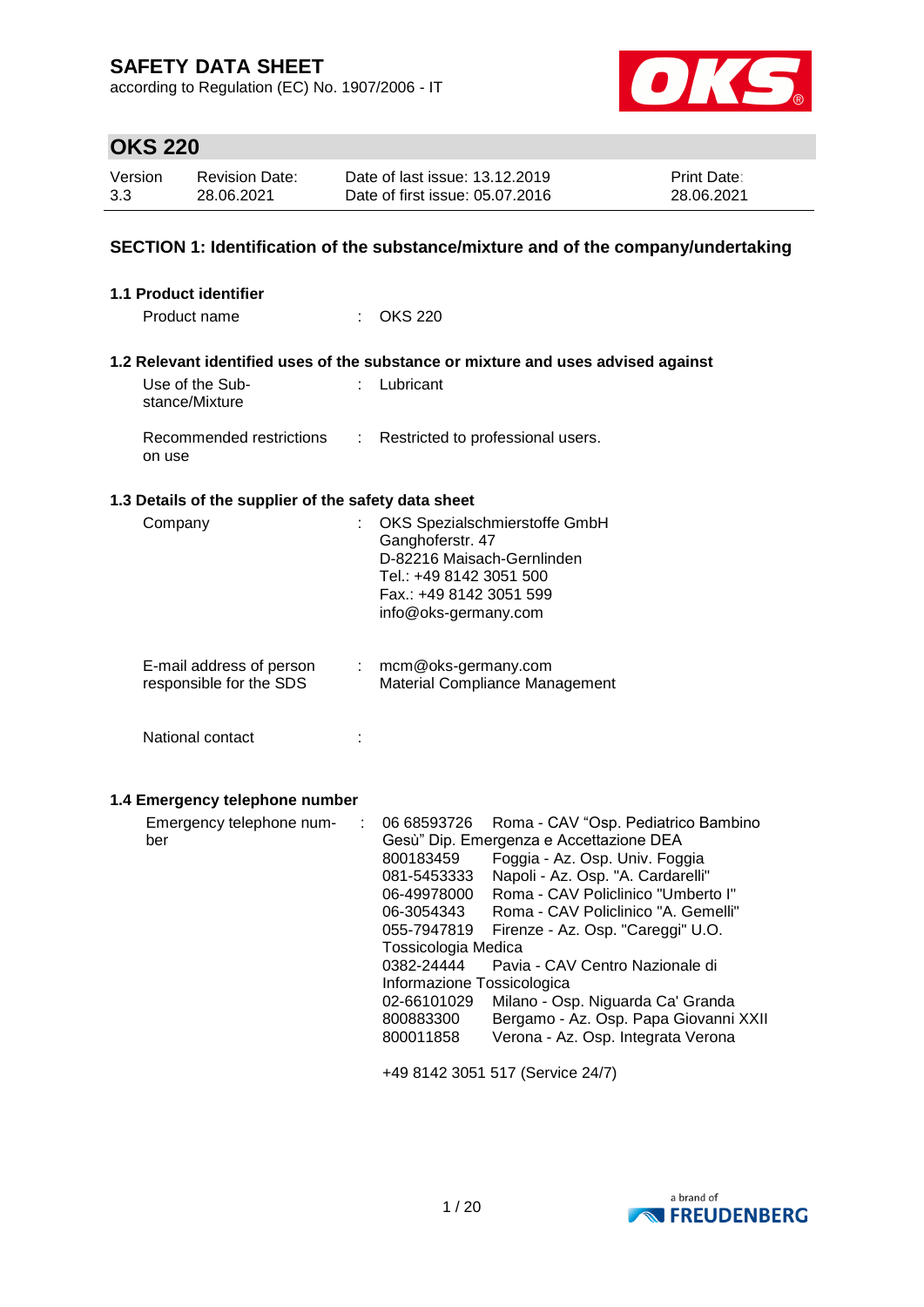according to Regulation (EC) No. 1907/2006 - IT



# **OKS 220**

| Version | Revision Date: | Date of last issue: 13.12.2019  | <b>Print Date:</b> |
|---------|----------------|---------------------------------|--------------------|
| 3.3     | 28.06.2021     | Date of first issue: 05.07.2016 | 28.06.2021         |

### **SECTION 2: Hazards identification**

### **2.1 Classification of the substance or mixture**

| Classification (REGULATION (EC) No 1272/2008)                                         |                                         |  |  |  |  |
|---------------------------------------------------------------------------------------|-----------------------------------------|--|--|--|--|
| Skin irritation, Category 2                                                           | H315: Causes skin irritation.           |  |  |  |  |
| Serious eye damage, Category 1                                                        | H318: Causes serious eye damage.        |  |  |  |  |
| Specific target organ toxicity - single ex-<br>posure, Category 3, Respiratory system | H335: May cause respiratory irritation. |  |  |  |  |

### **2.2 Label elements**

| Labelling (REGULATION (EC) No 1272/2008) |  |                                                            |                                                                                                                                                                                                                  |  |  |  |
|------------------------------------------|--|------------------------------------------------------------|------------------------------------------------------------------------------------------------------------------------------------------------------------------------------------------------------------------|--|--|--|
| Hazard pictograms                        |  |                                                            |                                                                                                                                                                                                                  |  |  |  |
| Signal word                              |  | Danger                                                     |                                                                                                                                                                                                                  |  |  |  |
| <b>Hazard statements</b>                 |  | H315<br>H318<br>H335                                       | Causes skin irritation.<br>Causes serious eye damage.<br>May cause respiratory irritation.                                                                                                                       |  |  |  |
| Precautionary statements                 |  | <b>Prevention:</b><br>P <sub>264</sub><br>P <sub>280</sub> | Wash skin thoroughly after handling.<br>Wear protective gloves/ eye protection/ face<br>protection.                                                                                                              |  |  |  |
|                                          |  | <b>Response:</b>                                           |                                                                                                                                                                                                                  |  |  |  |
|                                          |  | P304 + P340 + P312                                         | IF INHALED: Remove person to fresh<br>air and keep comfortable for breathing. Call<br>a POISON CENTER/ doctor if you feel un-<br>well.                                                                           |  |  |  |
|                                          |  |                                                            | P305 + P351 + P338 + P310 IF IN EYES: Rinse cautiously<br>with water for several minutes. Remove<br>contact lenses, if present and easy to do.<br>Continue rinsing. Immediately call a<br>POISON CENTER/ doctor. |  |  |  |
|                                          |  | Storage:                                                   |                                                                                                                                                                                                                  |  |  |  |
|                                          |  | $P403 + P233$                                              | Store in a well-ventilated place. Keep con-<br>tainer tightly closed.                                                                                                                                            |  |  |  |
|                                          |  | P405                                                       | Store locked up.                                                                                                                                                                                                 |  |  |  |

Hazardous components which must be listed on the label: calcium dihydroxide

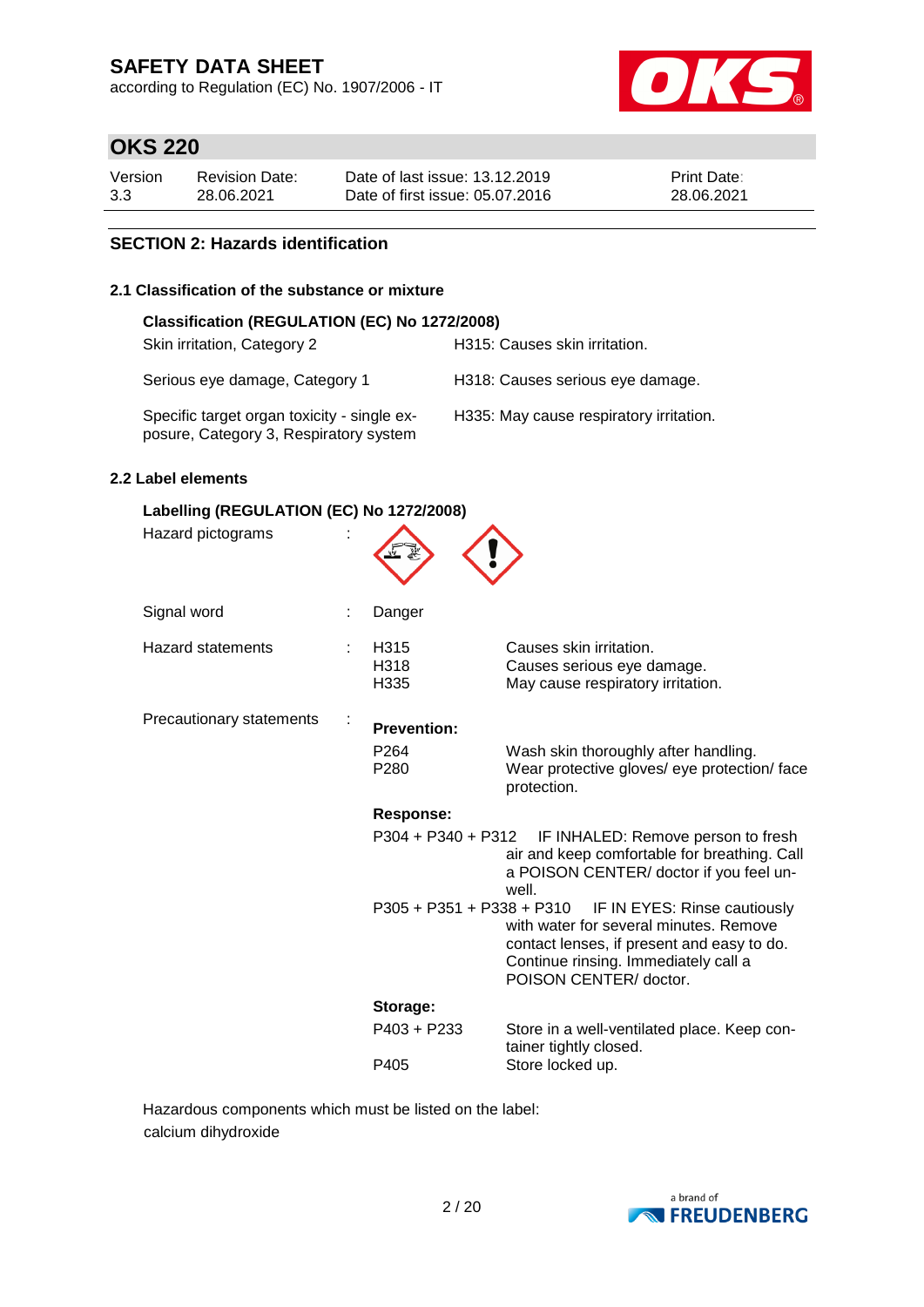according to Regulation (EC) No. 1907/2006 - IT



## **OKS 220**

| Version | <b>Revision Date:</b> | Date of last issue: 13.12.2019  | <b>Print Date:</b> |
|---------|-----------------------|---------------------------------|--------------------|
| 3.3     | 28.06.2021            | Date of first issue: 05.07.2016 | 28.06.2021         |

#### **2.3 Other hazards**

This substance/mixture contains no components considered to be either persistent, bioaccumulative and toxic (PBT), or very persistent and very bioaccumulative (vPvB) at levels of 0.1% or higher.

### **SECTION 3: Composition/information on ingredients**

#### **3.2 Mixtures**

Chemical nature : Synthetic hydrocarbon oil Molybdenum disulfide solid lubricant

#### **Components**

| Chemical name                                | CAS-No.<br>EC-No.<br>Index-No.<br><b>Registration number</b> | Classification                                          | Concentration<br>limits<br>M-Factor<br><b>Notes</b> | Concentration<br>(% w/w) |
|----------------------------------------------|--------------------------------------------------------------|---------------------------------------------------------|-----------------------------------------------------|--------------------------|
| calcium dihydroxide                          | 1305-62-0<br>215-137-3<br>01-2119475151-45-<br><b>XXXX</b>   | Skin Irrit.2; H315<br>Eye Dam.1; H318<br>STOT SE3; H335 |                                                     | $>= 20 - < 30$           |
| Substances with a workplace exposure limit : |                                                              |                                                         |                                                     |                          |
| molybdenum disul-<br>phide                   | 1317-33-5<br>215-263-9                                       | Not classified                                          |                                                     | $>= 20 - < 30$           |
| Graphite                                     | 7782-42-5<br>231-955-3                                       | Not classified                                          |                                                     | $>= 1 - 10$              |

For explanation of abbreviations see section 16.

### **SECTION 4: First aid measures**

### **4.1 Description of first aid measures**

If inhaled : Remove person to fresh air. If signs/symptoms continue, get medical attention. Keep patient warm and at rest. If unconscious, place in recovery position and seek medical advice. Keep respiratory tract clear. If breathing is irregular or stopped, administer artificial respiration.

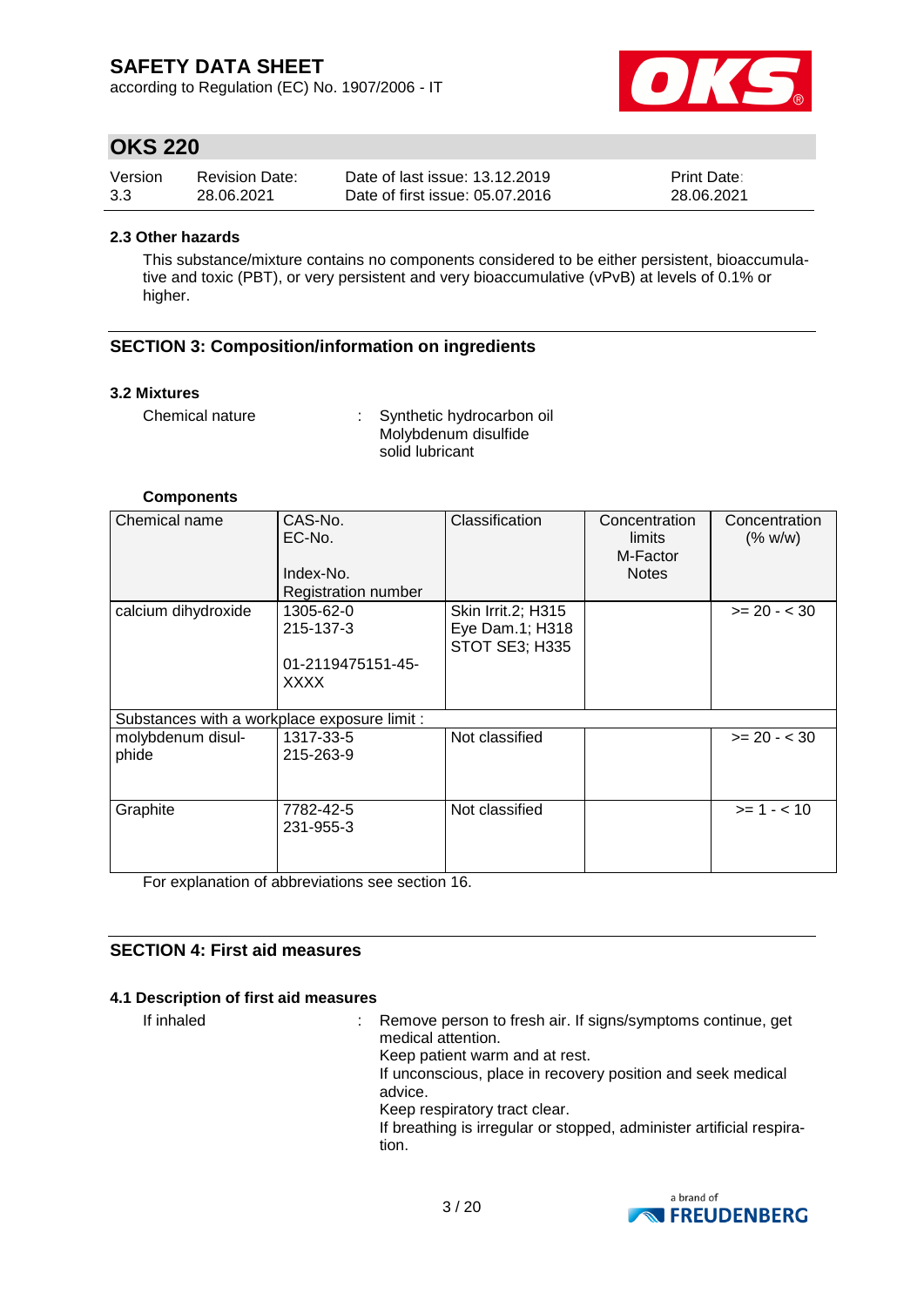according to Regulation (EC) No. 1907/2006 - IT



# **OKS 220**

| Version<br>3.3 |              | <b>Revision Date:</b><br>28.06.2021 |                             | Date of last issue: 13.12.2019<br>Date of first issue: 05.07.2016                                                                                                                                                                                          | Print Date:<br>28.06.2021 |
|----------------|--------------|-------------------------------------|-----------------------------|------------------------------------------------------------------------------------------------------------------------------------------------------------------------------------------------------------------------------------------------------------|---------------------------|
|                |              | In case of skin contact             |                             | Take off all contaminated clothing immediately.<br>Wash off immediately with soap and plenty of water.<br>Get medical attention immediately if irritation develops and<br>persists.<br>Wash clothing before reuse.<br>Thoroughly clean shoes before reuse. |                           |
|                |              | In case of eye contact              |                             | : Rinse immediately with plenty of water, also under the eyelids,<br>for at least 10 minutes.<br>Get medical attention immediately.                                                                                                                        |                           |
|                | If swallowed |                                     | $\mathcal{C}_{\mathcal{A}}$ | Move the victim to fresh air.<br>If unconscious, place in recovery position and seek medical<br>advice.<br>Keep respiratory tract clear.<br>Do not induce vomiting without medical advice.<br>Never give anything by mouth to an unconscious person.       |                           |
|                |              |                                     |                             | 4.2 Most important symptoms and effects, both acute and delayed                                                                                                                                                                                            |                           |
|                | Symptoms     |                                     |                             | Skin contact may provoke the following symptoms:<br>Erythema                                                                                                                                                                                               |                           |
|                | <b>Risks</b> |                                     |                             | Causes skin irritation.                                                                                                                                                                                                                                    |                           |
|                |              |                                     |                             | 4.3 Indication of any immediate medical attention and special treatment needed                                                                                                                                                                             |                           |
|                | Treatment    |                                     |                             | Treat symptomatically.                                                                                                                                                                                                                                     |                           |

### **SECTION 5: Firefighting measures**

| 5.1 Extinguishing media                                   |                                                                                                                                                                         |
|-----------------------------------------------------------|-------------------------------------------------------------------------------------------------------------------------------------------------------------------------|
| Suitable extinguishing media :                            | Use water spray, alcohol-resistant foam, dry chemical or car-<br>bon dioxide.                                                                                           |
| Unsuitable extinguishing<br>media                         | High volume water jet                                                                                                                                                   |
| 5.2 Special hazards arising from the substance or mixture |                                                                                                                                                                         |
| Hazardous combustion prod- : Carbon oxides<br>ucts        | Sulphur oxides<br>Metal oxides                                                                                                                                          |
| 5.3 Advice for firefighters                               |                                                                                                                                                                         |
| Special protective equipment :<br>for firefighters        | In the event of fire, wear self-contained breathing apparatus.<br>Use personal protective equipment. Exposure to decomposi-<br>tion products may be a hazard to health. |
| Further information                                       | Standard procedure for chemical fires.                                                                                                                                  |

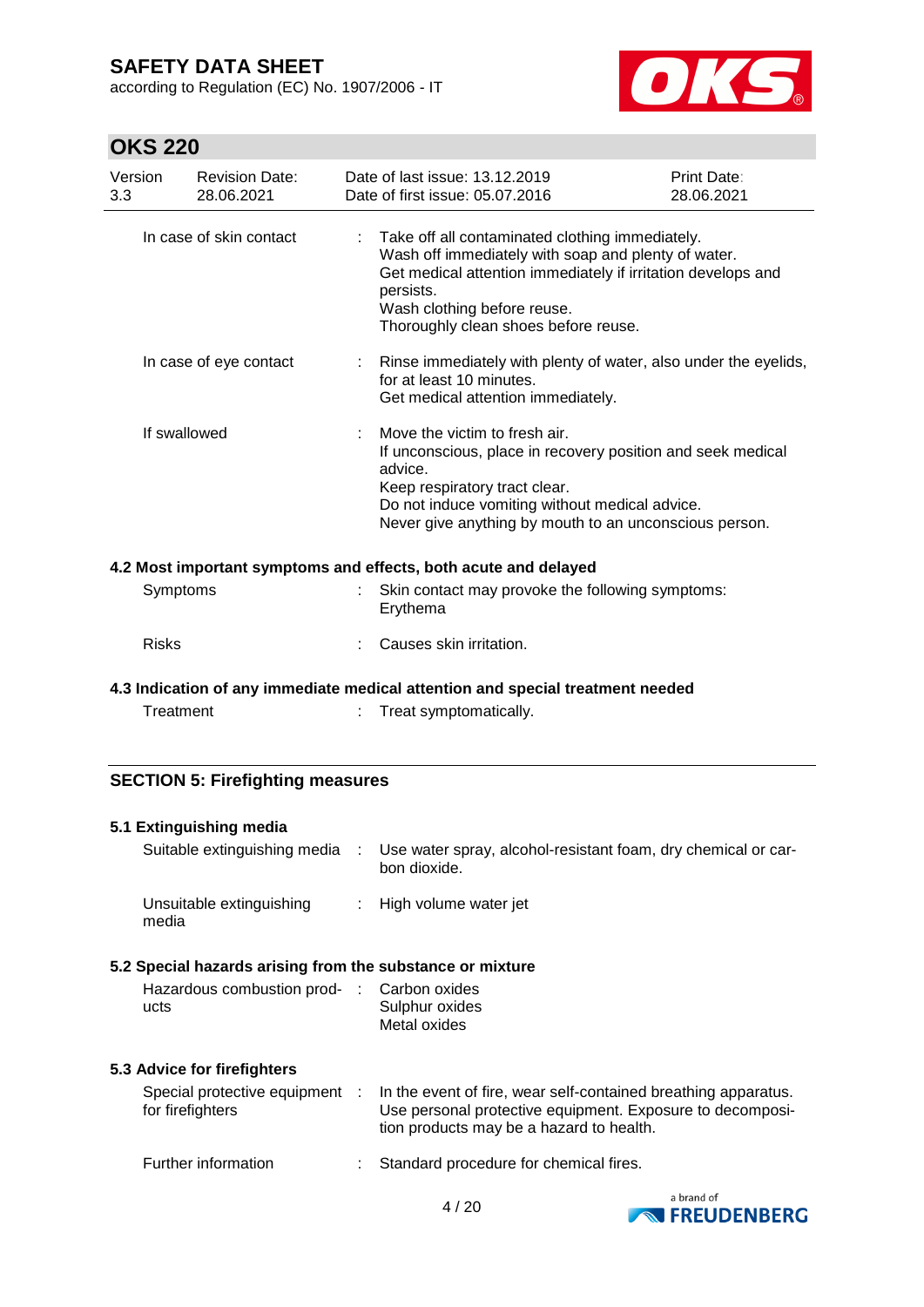according to Regulation (EC) No. 1907/2006 - IT



# **OKS 220**

| Version | Revision Date: | Date of last issue: 13.12.2019  | <b>Print Date:</b> |
|---------|----------------|---------------------------------|--------------------|
| 3.3     | 28.06.2021     | Date of first issue: 05.07.2016 | 28.06.2021         |

### **SECTION 6: Accidental release measures**

### **6.1 Personal precautions, protective equipment and emergency procedures**

| Personal precautions | Evacuate personnel to safe areas.<br>Use the indicated respiratory protection if the occupational<br>exposure limit is exceeded and/or in case of product release<br>(dust).<br>Do not breathe vapours, aerosols.<br>Refer to protective measures listed in sections 7 and 8. |
|----------------------|-------------------------------------------------------------------------------------------------------------------------------------------------------------------------------------------------------------------------------------------------------------------------------|
|                      |                                                                                                                                                                                                                                                                               |

#### **6.2 Environmental precautions**

| Environmental precautions |  | . Try to prevent the material from entering drains or water<br>courses.<br>Local authorities should be advised if significant spillages<br>cannot be contained. |
|---------------------------|--|-----------------------------------------------------------------------------------------------------------------------------------------------------------------|
|---------------------------|--|-----------------------------------------------------------------------------------------------------------------------------------------------------------------|

### **6.3 Methods and material for containment and cleaning up**

| Methods for cleaning up | Clean up promptly by sweeping or vacuum.<br>Keep in suitable, closed containers for disposal. |
|-------------------------|-----------------------------------------------------------------------------------------------|
|                         |                                                                                               |

### **6.4 Reference to other sections**

For personal protection see section 8.

### **SECTION 7: Handling and storage**

#### **7.1 Precautions for safe handling**

| Advice on safe handling | Do not use in areas without adequate ventilation.<br>In case of insufficient ventilation, wear suitable respiratory<br>equipment.<br>Avoid contact with skin and eyes.<br>For personal protection see section 8.<br>Smoking, eating and drinking should be prohibited in the ap-<br>plication area.<br>Wash hands and face before breaks and immediately after<br>handling the product.<br>Do not get in eyes or mouth or on skin.<br>Do not get on skin or clothing.<br>Do not ingest.<br>Do not repack.<br>These safety instructions also apply to empty packaging which<br>may still contain product residues.<br>Keep container closed when not in use. |
|-------------------------|-------------------------------------------------------------------------------------------------------------------------------------------------------------------------------------------------------------------------------------------------------------------------------------------------------------------------------------------------------------------------------------------------------------------------------------------------------------------------------------------------------------------------------------------------------------------------------------------------------------------------------------------------------------|
| Hygiene measures        | Wash face, hands and any exposed skin thoroughly after<br>handling.                                                                                                                                                                                                                                                                                                                                                                                                                                                                                                                                                                                         |

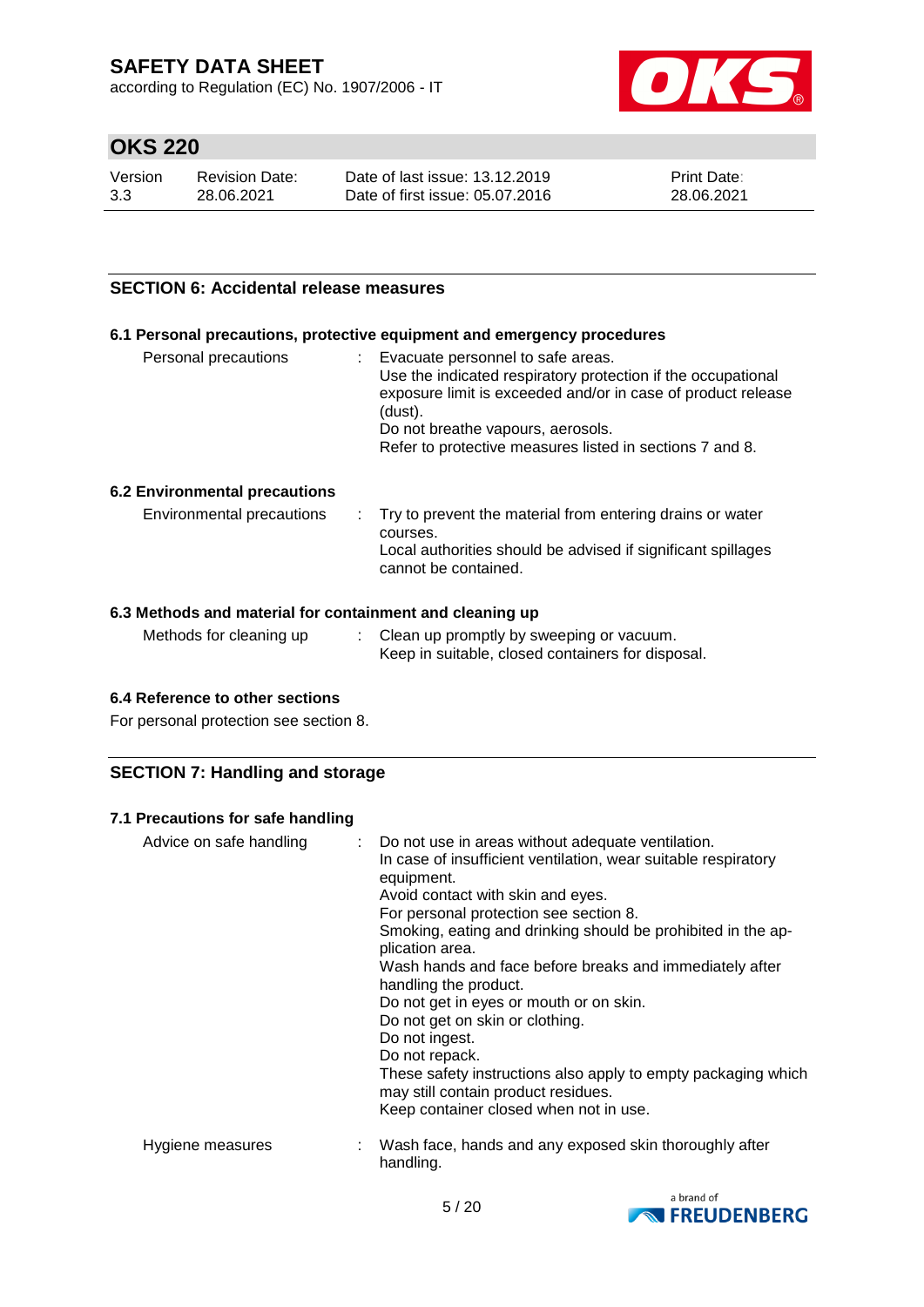according to Regulation (EC) No. 1907/2006 - IT



# **OKS 220**

| Version | Revision Date: | Date of last issue: 13.12.2019  | <b>Print Date:</b> |
|---------|----------------|---------------------------------|--------------------|
| 3.3     | 28.06.2021     | Date of first issue: 05.07.2016 | 28.06.2021         |

### **7.2 Conditions for safe storage, including any incompatibilities**

| Requirements for storage<br>areas and containers | Store in original container. Keep container closed when not in<br>use. Keep in a dry, cool and well-ventilated place. Containers<br>which are opened must be carefully resealed and kept upright<br>to prevent leakage. Store in accordance with the particular<br>national regulations. Keep in properly labelled containers. |
|--------------------------------------------------|--------------------------------------------------------------------------------------------------------------------------------------------------------------------------------------------------------------------------------------------------------------------------------------------------------------------------------|
| 7.3 Specific end use(s)<br>Specific use(s)       | Specific instructions for handling, not required.                                                                                                                                                                                                                                                                              |

### **SECTION 8: Exposure controls/personal protection**

### **8.1 Control parameters**

### **Occupational Exposure Limits**

| Components          | CAS-No.    | Value type (Form<br>of exposure) | Control parameters | <b>Basis</b>       |
|---------------------|------------|----------------------------------|--------------------|--------------------|
| calcium dihydrox-   | 1305-62-0  | <b>TWA (Respirable</b>           | mg/m3              | 2017/164/EU        |
| ide                 |            | fraction)                        |                    | $(2017 - 02 - 01)$ |
| Further information | Indicative |                                  |                    |                    |
|                     |            | STEL (Respira-                   | 4 mg/m $3$         | 2017/164/EU        |
|                     |            | ble fraction)                    |                    | $(2017 - 02 - 01)$ |
| Further information | Indicative |                                  |                    |                    |

### **Derived No Effect Level (DNEL) according to Regulation (EC) No. 1907/2006:**

| Substance name                                             | End Use | Exposure routes | Potential health ef-<br>fects | Value                 |
|------------------------------------------------------------|---------|-----------------|-------------------------------|-----------------------|
| Benzene, mono-C10-<br>13-alkyl derivs., distn.<br>residues | Workers | Inhalation      | Long-term systemic<br>effects | $3,2$ mg/m $3$        |
|                                                            | Workers | Skin contact    | Long-term systemic<br>effects | $4,3$ mg/kg<br>bw/day |
| calcium dihydroxide                                        | Workers | Inhalation      | Long-term local ef-<br>fects  | 1 $mg/m3$             |
|                                                            | Workers | Inhalation      | Acute local effects           | $4$ mg/m $3$          |
| Graphite                                                   | Workers | Inhalation      | Long-term local ef-<br>fects  | $1,2$ mg/m $3$        |

### **Predicted No Effect Concentration (PNEC) according to Regulation (EC) No. 1907/2006:**

| Substance name             | <b>Environmental Compartment</b>          | Value            |
|----------------------------|-------------------------------------------|------------------|
| Benzene, mono-C10-13-alkyl | Fresh water                               | $0,001$ mg/l     |
| derivs., distn. residues   |                                           |                  |
|                            | Intermittent use/release                  | $0,001$ mg/l     |
|                            | Marine water                              | $0 \text{ mg/l}$ |
|                            | Microbiological Activity in Sewage Treat- | $2$ mg/l         |
|                            | ment Systems                              |                  |
|                            | Fresh water sediment                      | $1,65$ mg/kg     |

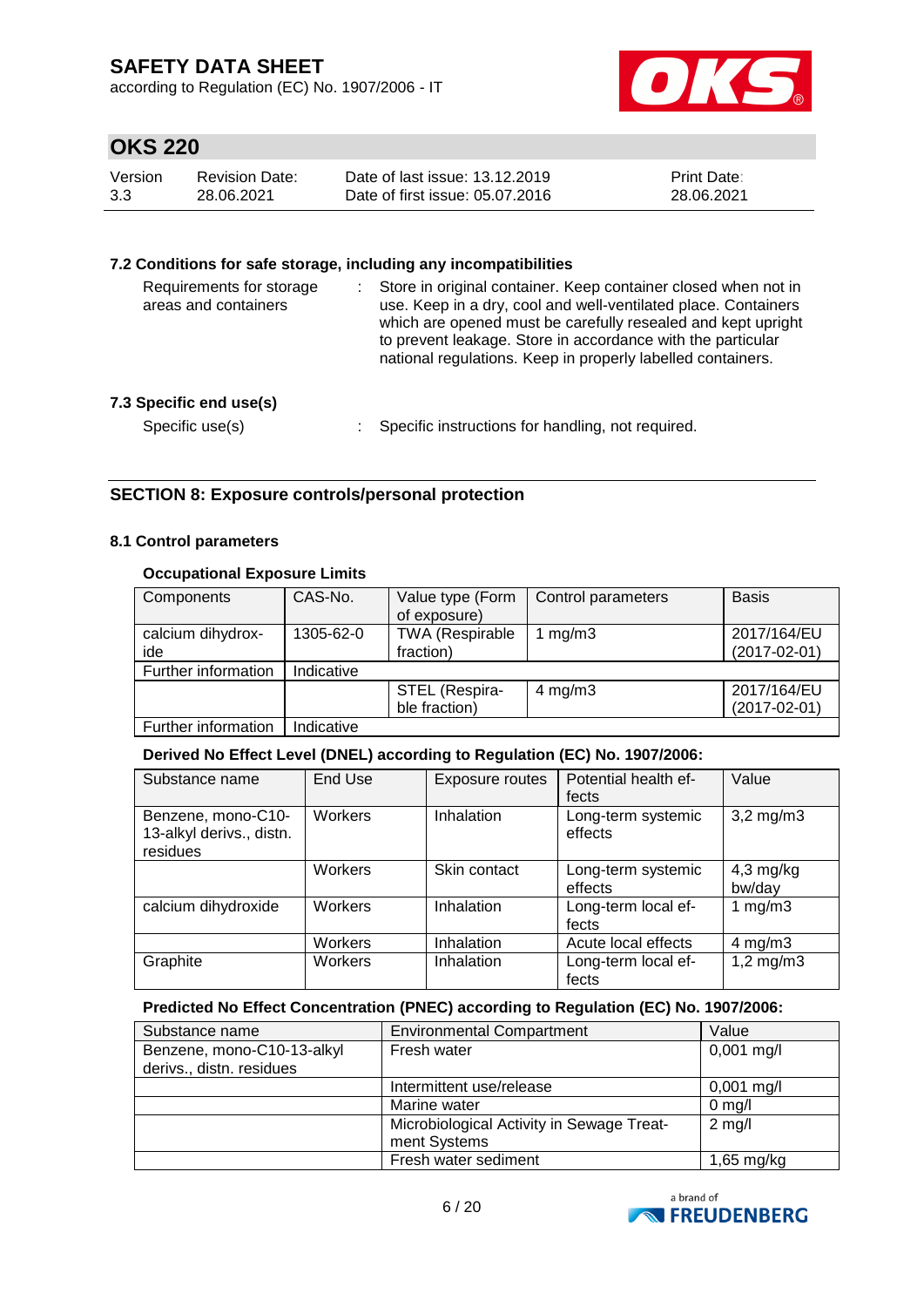according to Regulation (EC) No. 1907/2006 - IT



# **OKS 220**

| Version | Revision Date: | Date of last issue: 13.12.2019  | <b>Print Date:</b> |
|---------|----------------|---------------------------------|--------------------|
| 3.3     | 28.06.2021     | Date of first issue: 05.07.2016 | 28.06.2021         |

|                     | Marine sediment                           | $0,165$ mg/kg       |
|---------------------|-------------------------------------------|---------------------|
|                     | Soil                                      | $0,329$ mg/kg       |
| calcium dihydroxide | Fresh water                               | $0,49$ mg/l         |
|                     | Marine water                              | $0,32 \text{ mg/l}$ |
|                     | Intermittent use/release                  | $0,49$ mg/l         |
|                     | Microbiological Activity in Sewage Treat- | $3$ mg/l            |
|                     | ment Systems                              |                     |
|                     | Soil                                      | $1080$ mg/kg        |

### **8.2 Exposure controls**

#### **Engineering measures**

Effective exhaust ventilation system

| Personal protective equipment                                         |                                                                                                                                                                                                                                                                                                                                             |  |  |  |
|-----------------------------------------------------------------------|---------------------------------------------------------------------------------------------------------------------------------------------------------------------------------------------------------------------------------------------------------------------------------------------------------------------------------------------|--|--|--|
| Eye protection                                                        | Tightly fitting safety goggles<br>t.                                                                                                                                                                                                                                                                                                        |  |  |  |
| Hand protection<br>Material<br>Break through time<br>Protective index | butyl-rubber<br>$> 10$ min<br>Class 1                                                                                                                                                                                                                                                                                                       |  |  |  |
| Remarks                                                               | Wear protective gloves. The break through time depends<br>amongst other things on the material, the thickness and the<br>type of glove and therefore has to be measured for each<br>case.<br>The selected protective gloves have to satisfy the specifica-<br>tions of Regulation (EU) 2016/425 and the standard EN 374<br>derived from it. |  |  |  |
| Respiratory protection                                                | Not required; except in case of aerosol formation.                                                                                                                                                                                                                                                                                          |  |  |  |
| Filter type                                                           | Filter type A-P                                                                                                                                                                                                                                                                                                                             |  |  |  |
| Protective measures                                                   | The type of protective equipment must be selected according<br>to the concentration and amount of the dangerous substance<br>at the specific workplace.<br>Choose body protection in relation to its type, to the concen-<br>tration and amount of dangerous substances, and to the spe-<br>cific work-place.                               |  |  |  |

### **SECTION 9: Physical and chemical properties**

### **9.1 Information on basic physical and chemical properties**

| paste |
|-------|
|       |

Colour : black

Odour : characteristic

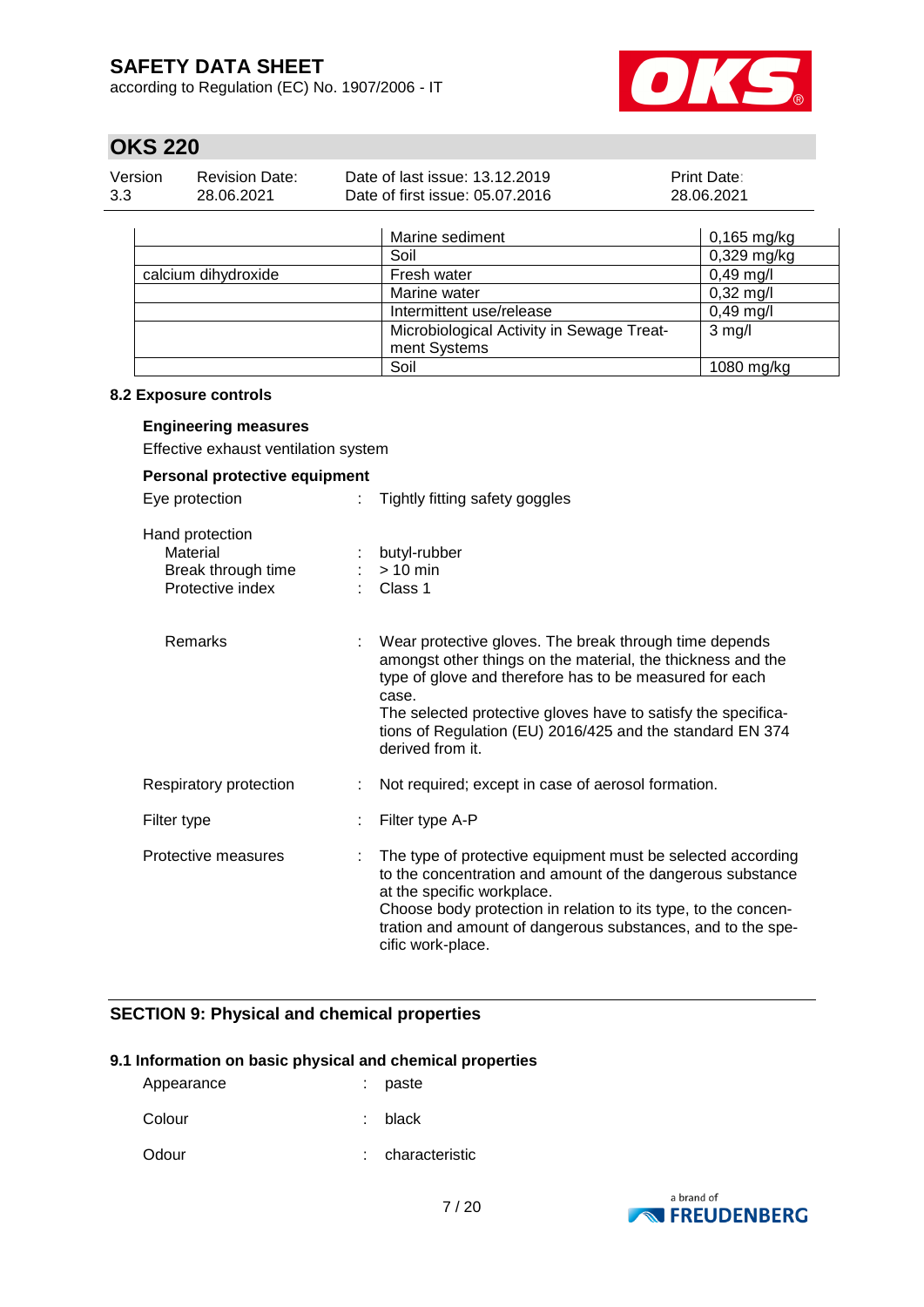according to Regulation (EC) No. 1907/2006 - IT



| Version<br>3.3 |                     | <b>Revision Date:</b><br>28.06.2021                 |                             | Date of last issue: 13.12.2019<br>Date of first issue: 05.07.2016      | <b>Print Date:</b><br>28.06.2021 |
|----------------|---------------------|-----------------------------------------------------|-----------------------------|------------------------------------------------------------------------|----------------------------------|
|                |                     | <b>Odour Threshold</b>                              | ÷                           | No data available                                                      |                                  |
|                | pH                  |                                                     |                             | substance/mixture is non-soluble (in water)                            |                                  |
|                |                     | Melting point/range                                 |                             | No data available                                                      |                                  |
|                |                     | Boiling point/boiling range                         | ÷                           | No data available                                                      |                                  |
|                | Flash point         |                                                     |                             | Not applicable                                                         |                                  |
|                |                     | Evaporation rate                                    |                             | No data available                                                      |                                  |
|                |                     | Flammability (solid, gas)                           | ÷                           | <b>Combustible Solids</b>                                              |                                  |
|                |                     | Upper explosion limit / Upper<br>flammability limit | ÷.                          | No data available                                                      |                                  |
|                |                     | Lower explosion limit / Lower<br>flammability limit | $\mathcal{L}^{\mathcal{L}}$ | No data available                                                      |                                  |
|                |                     | Vapour pressure                                     | ÷                           | < 0,001 hPa (20 °C)                                                    |                                  |
|                |                     | Relative vapour density                             | ÷                           | No data available                                                      |                                  |
|                |                     | Relative density                                    |                             | 1,4 $(20 °C)$<br>Reference substance: Water<br>The value is calculated |                                  |
|                | Density             |                                                     | ÷                           | 1,40 g/cm3<br>(20 °C)                                                  |                                  |
|                | <b>Bulk density</b> |                                                     |                             | No data available                                                      |                                  |
|                | Solubility(ies)     | Water solubility                                    |                             | insoluble                                                              |                                  |
|                |                     | Solubility in other solvents                        | ÷                           | No data available                                                      |                                  |
|                | octanol/water       | Partition coefficient: n-                           |                             | No data available                                                      |                                  |
|                |                     | Auto-ignition temperature                           |                             | No data available                                                      |                                  |
|                |                     | Decomposition temperature                           | ÷                           | No data available                                                      |                                  |
|                | Viscosity           | Viscosity, dynamic                                  |                             | No data available                                                      |                                  |
|                |                     | Viscosity, kinematic                                |                             | Not applicable                                                         |                                  |

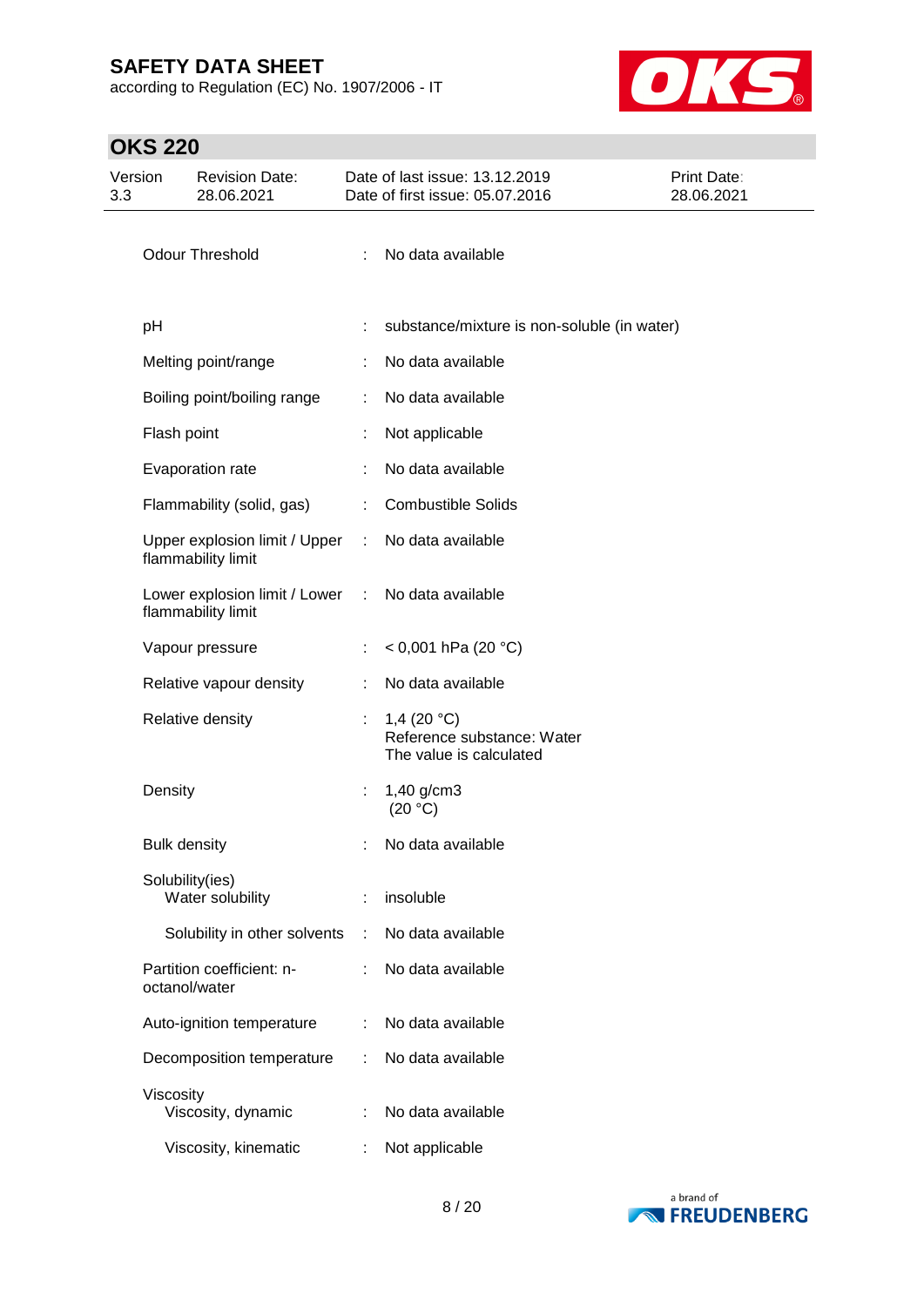according to Regulation (EC) No. 1907/2006 - IT



## **OKS 220**

| Version<br>3.3 | <b>Revision Date:</b><br>28.06.2021          |        | Date of last issue: 13.12.2019<br>Date of first issue: 05.07.2016 | <b>Print Date:</b><br>28.06.2021 |
|----------------|----------------------------------------------|--------|-------------------------------------------------------------------|----------------------------------|
|                | Explosive properties<br>Oxidizing properties | ÷<br>÷ | Not explosive<br>No data available                                |                                  |
|                | 9.2 Other information<br>Sublimation point   | ÷      | No data available                                                 |                                  |
|                | Metal corrosion rate                         | ÷      | Not corrosive to metals                                           |                                  |
|                | Self-ignition                                | ÷      | No data available                                                 |                                  |

### **SECTION 10: Stability and reactivity**

#### **10.1 Reactivity**

No hazards to be specially mentioned.

### **10.2 Chemical stability**

Stable under normal conditions.

### **10.3 Possibility of hazardous reactions**

| No dangerous reaction known under conditions of normal use.<br>Hazardous reactions |
|------------------------------------------------------------------------------------|
|------------------------------------------------------------------------------------|

### **10.4 Conditions to avoid**

Conditions to avoid : No conditions to be specially mentioned.

### **10.5 Incompatible materials**

Materials to avoid : No materials to be especially mentioned.

### **10.6 Hazardous decomposition products**

No decomposition if stored and applied as directed.

### **SECTION 11: Toxicological information**

### **11.1 Information on toxicological effects**

| <b>Acute toxicity</b>     |    |                                                                                                      |
|---------------------------|----|------------------------------------------------------------------------------------------------------|
| <b>Product:</b>           |    |                                                                                                      |
| Acute oral toxicity       |    | Remarks: This information is not available.                                                          |
| Acute inhalation toxicity | ÷. | Remarks: Irritating to respiratory system.                                                           |
|                           |    | Symptoms: Inhalation may provoke the following symptoms:,<br>Local irritation, Respiratory disorders |
| Acute dermal toxicity     |    | Symptoms: Redness, Local irritation                                                                  |



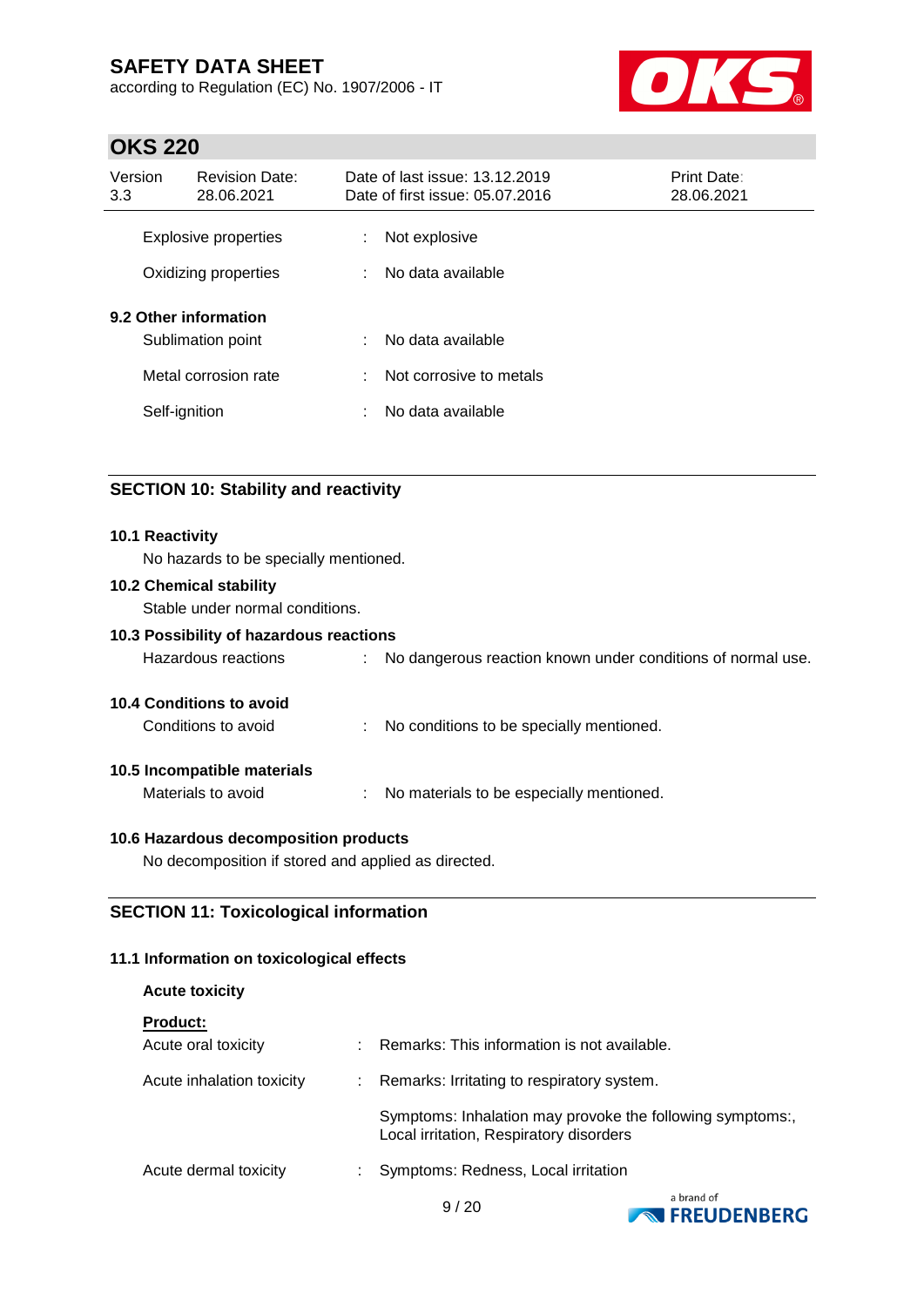according to Regulation (EC) No. 1907/2006 - IT



| Version<br>3.3 |                                                         | <b>Revision Date:</b><br>28.06.2021 | Date of last issue: 13.12.2019<br>Print Date:<br>Date of first issue: 05.07.2016<br>28.06.2021 |                                                                                                                                                              |  |
|----------------|---------------------------------------------------------|-------------------------------------|------------------------------------------------------------------------------------------------|--------------------------------------------------------------------------------------------------------------------------------------------------------------|--|
|                |                                                         |                                     |                                                                                                |                                                                                                                                                              |  |
|                |                                                         | Components:                         |                                                                                                |                                                                                                                                                              |  |
|                |                                                         | calcium dihydroxide:                |                                                                                                |                                                                                                                                                              |  |
|                |                                                         | Acute oral toxicity                 |                                                                                                | LD50 (Rat, female): $>$ 2.000 mg/kg<br>Method: OECD Test Guideline 425<br>GLP: yes<br>Assessment: The substance or mixture has no acute oral tox-<br>icity   |  |
|                |                                                         | Acute inhalation toxicity           |                                                                                                | : LC50 (Rat, male and female): $> 6,04$ mg/l<br>Exposure time: 4 h<br>Test atmosphere: dust/mist<br>Method: OECD Test Guideline 436<br>GLP: yes              |  |
|                |                                                         | Acute dermal toxicity               |                                                                                                | : LD50 (Rabbit, male and female): $> 2.500$ mg/kg<br>Method: OECD Test Guideline 402<br>Assessment: The substance or mixture has no acute dermal<br>toxicity |  |
|                |                                                         | molybdenum disulphide:              |                                                                                                |                                                                                                                                                              |  |
|                |                                                         | Acute oral toxicity                 |                                                                                                | LD50 (Rat): $> 5.000$ mg/kg                                                                                                                                  |  |
|                |                                                         | Acute dermal toxicity               |                                                                                                | LD50 (Rat): $> 16.000$ mg/kg                                                                                                                                 |  |
|                | <b>Graphite:</b>                                        | Acute oral toxicity                 |                                                                                                | : LD50 (Rat): $> 2.000$ mg/kg<br>Method: OECD Test Guideline 401<br>Assessment: The substance or mixture has no acute oral tox-<br>icity                     |  |
|                |                                                         | <b>Skin corrosion/irritation</b>    |                                                                                                |                                                                                                                                                              |  |
|                | Product:<br>Remarks                                     |                                     |                                                                                                | Irritating to skin.                                                                                                                                          |  |
|                |                                                         | Components:                         |                                                                                                |                                                                                                                                                              |  |
|                |                                                         | calcium dihydroxide:                |                                                                                                |                                                                                                                                                              |  |
|                | Species<br>Assessment<br>Method<br>Result<br><b>GLP</b> |                                     |                                                                                                | human skin<br>Irritating to skin.<br><b>OECD Test Guideline 431</b><br>Irritating to skin.<br>yes                                                            |  |
|                | Species<br>Assessment<br>Method<br>Result               |                                     |                                                                                                | Rabbit<br>Irritating to skin.<br><b>OECD Test Guideline 404</b><br>Irritating to skin.                                                                       |  |

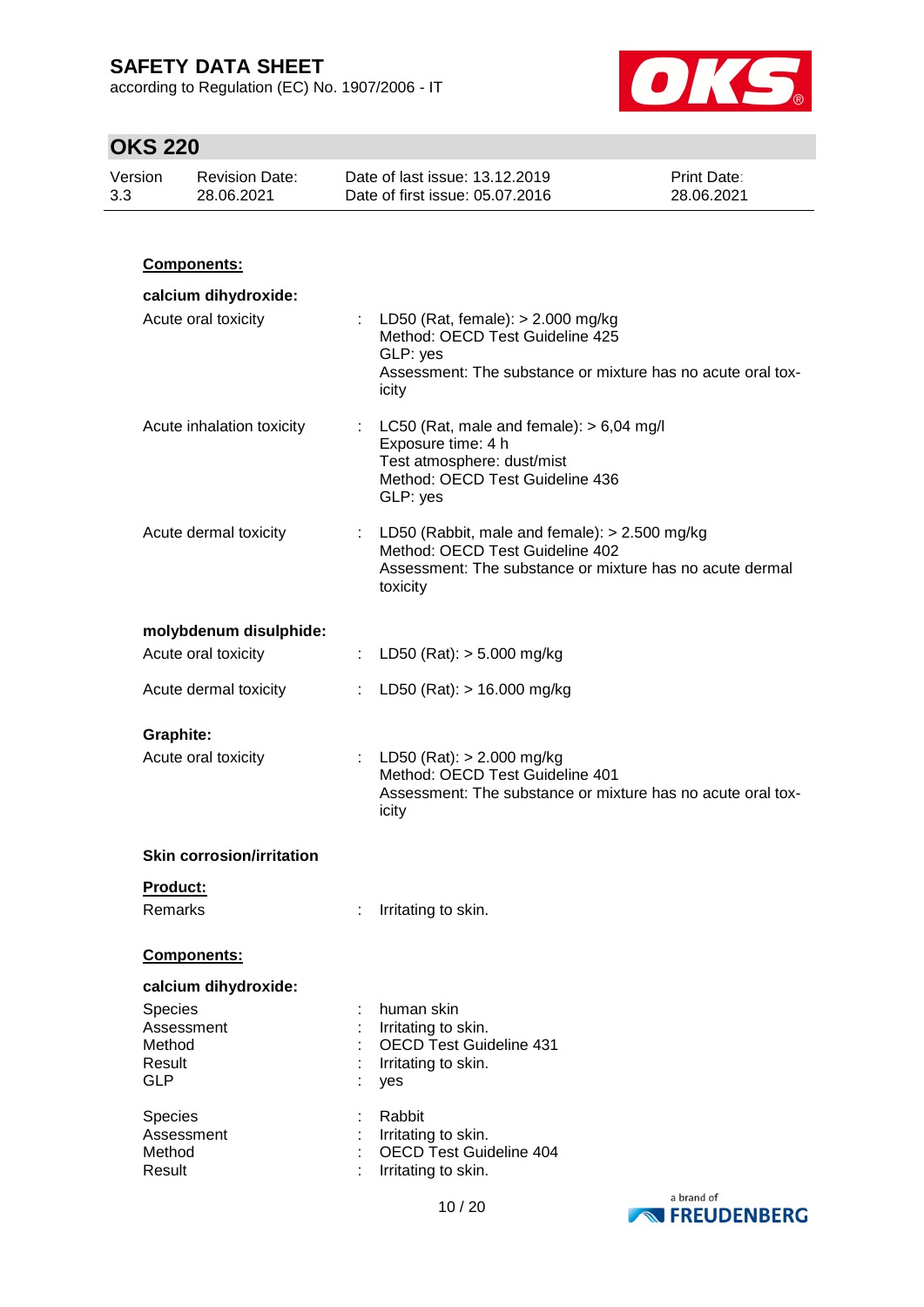according to Regulation (EC) No. 1907/2006 - IT



| Version<br>3.3 | <b>Revision Date:</b><br>28.06.2021                                                                 |                | Date of last issue: 13.12.2019<br>Date of first issue: 05.07.2016                                                                                           | Print Date:<br>28.06.2021 |
|----------------|-----------------------------------------------------------------------------------------------------|----------------|-------------------------------------------------------------------------------------------------------------------------------------------------------------|---------------------------|
|                | <b>GLP</b>                                                                                          | t              | yes                                                                                                                                                         |                           |
|                | molybdenum disulphide:<br>Assessment<br>Result                                                      |                | No skin irritation<br>No skin irritation                                                                                                                    |                           |
|                | Serious eye damage/eye irritation                                                                   |                |                                                                                                                                                             |                           |
|                | Product:<br>Remarks                                                                                 |                | Risk of serious damage to eyes.                                                                                                                             |                           |
|                | Components:                                                                                         |                |                                                                                                                                                             |                           |
|                | calcium dihydroxide:<br>Species<br>Assessment<br>Method<br>Result<br><b>GLP</b>                     |                | Rabbit<br>Risk of serious damage to eyes.<br><b>OECD Test Guideline 405</b><br>Risk of serious damage to eyes.<br>yes                                       |                           |
|                | molybdenum disulphide:                                                                              |                |                                                                                                                                                             |                           |
|                | Assessment<br>Result                                                                                |                | No eye irritation<br>No eye irritation                                                                                                                      |                           |
|                | Respiratory or skin sensitisation                                                                   |                |                                                                                                                                                             |                           |
|                | <b>Product:</b><br>Remarks                                                                          | ÷              | This information is not available.                                                                                                                          |                           |
|                | <b>Components:</b>                                                                                  |                |                                                                                                                                                             |                           |
|                | calcium dihydroxide:<br><b>Test Type</b><br>Species<br>Assessment<br>Method<br>Result<br><b>GLP</b> |                | Local lymph node assay (LLNA)<br>Mouse<br>Does not cause skin sensitisation.<br><b>OECD Test Guideline 429</b><br>Does not cause skin sensitisation.<br>yes |                           |
|                | molybdenum disulphide:<br>Assessment<br>Result                                                      |                | Does not cause skin sensitisation.<br>Does not cause skin sensitisation.                                                                                    |                           |
|                | <b>Germ cell mutagenicity</b>                                                                       |                |                                                                                                                                                             |                           |
|                | Product:<br>Genotoxicity in vitro                                                                   | $\mathbb{R}^n$ | Remarks: No data available                                                                                                                                  | hrond of                  |

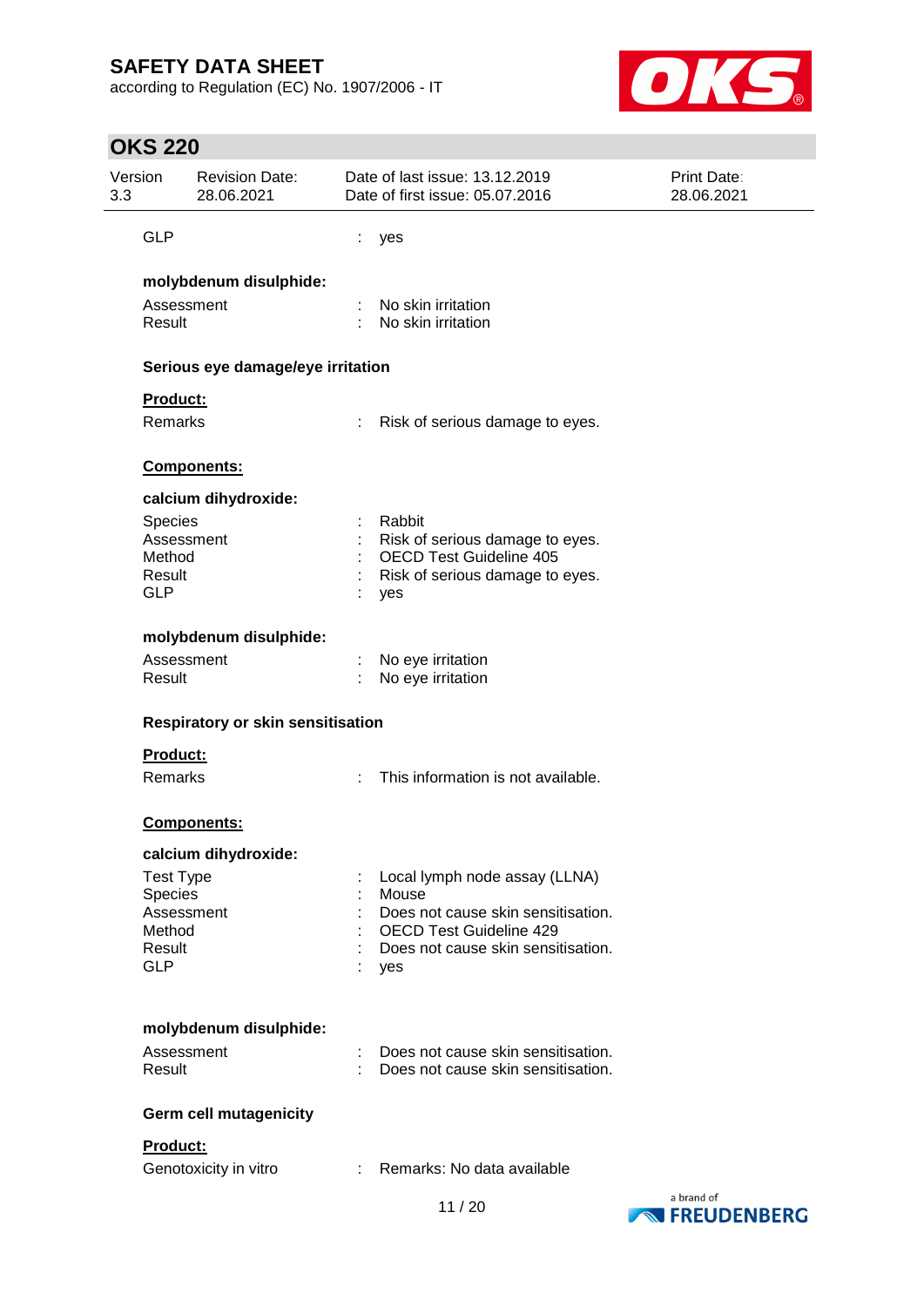according to Regulation (EC) No. 1907/2006 - IT



| Version<br>3.3 |          | <b>Revision Date:</b><br>28.06.2021 |    | Date of last issue: 13.12.2019<br>Date of first issue: 05.07.2016                                                        | Print Date:<br>28.06.2021 |
|----------------|----------|-------------------------------------|----|--------------------------------------------------------------------------------------------------------------------------|---------------------------|
|                |          |                                     |    |                                                                                                                          |                           |
|                |          | Genotoxicity in vivo                |    | Remarks: No data available                                                                                               |                           |
|                |          | Components:                         |    |                                                                                                                          |                           |
|                |          | calcium dihydroxide:                |    |                                                                                                                          |                           |
|                |          | Genotoxicity in vitro               | ÷. | Test Type: Ames test<br>Method: OECD Test Guideline 471<br>Result: negative<br>GLP: yes                                  |                           |
|                |          |                                     |    | Test Type: Chromosome aberration test in vitro<br>Method: OECD Test Guideline 473<br>Result: negative<br>GLP: yes        |                           |
|                |          |                                     |    | Test Type: In vitro mammalian cell gene mutation test<br>Method: OECD Test Guideline 476<br>Result: negative<br>GLP: yes |                           |
|                |          | molybdenum disulphide:              |    |                                                                                                                          |                           |
|                | sessment |                                     |    | Germ cell mutagenicity-As- : Animal testing did not show any mutagenic effects.                                          |                           |
|                |          | Carcinogenicity                     |    |                                                                                                                          |                           |
|                | Product: |                                     |    |                                                                                                                          |                           |
|                | Remarks  |                                     | ÷  | No data available                                                                                                        |                           |
|                |          | Components:                         |    |                                                                                                                          |                           |
|                |          | calcium dihydroxide:                |    |                                                                                                                          |                           |
|                | ment     | Carcinogenicity - Assess-           | ÷  | No evidence of carcinogenicity in animal studies.                                                                        |                           |
|                |          | molybdenum disulphide:              |    |                                                                                                                          |                           |
|                | ment     | Carcinogenicity - Assess-           | ÷  | No evidence of carcinogenicity in animal studies.                                                                        |                           |
|                |          | <b>Reproductive toxicity</b>        |    |                                                                                                                          |                           |
|                | Product: |                                     |    |                                                                                                                          |                           |
|                |          | Effects on fertility                |    | Remarks: No data available                                                                                               |                           |
|                | ment     | Effects on foetal develop-          |    | Remarks: No data available                                                                                               |                           |

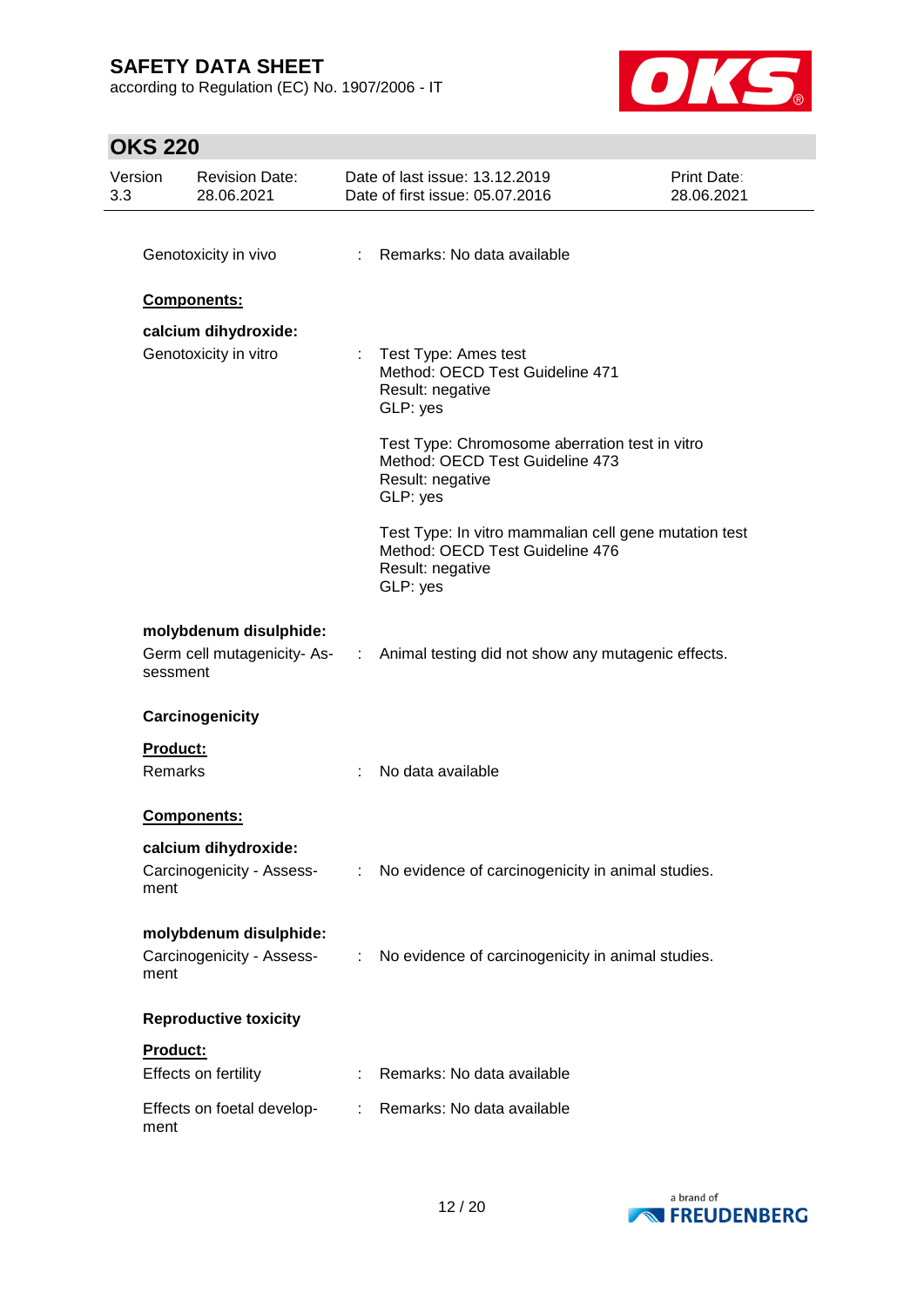according to Regulation (EC) No. 1907/2006 - IT



| Version<br>3.3 |                     | <b>Revision Date:</b><br>28.06.2021                 | Date of last issue: 13.12.2019<br>Date of first issue: 05.07.2016                                   | <b>Print Date:</b><br>28.06.2021 |
|----------------|---------------------|-----------------------------------------------------|-----------------------------------------------------------------------------------------------------|----------------------------------|
|                |                     | Components:                                         |                                                                                                     |                                  |
|                | sessment            | calcium dihydroxide:<br>Reproductive toxicity - As- | : No toxicity to reproduction<br>No effects on or via lactation                                     |                                  |
|                |                     | <b>STOT - single exposure</b>                       |                                                                                                     |                                  |
|                |                     | Components:                                         |                                                                                                     |                                  |
|                |                     | calcium dihydroxide:<br>Assessment                  | May cause respiratory irritation.                                                                   |                                  |
|                |                     | molybdenum disulphide:<br>Assessment                | The substance or mixture is not classified as specific target<br>organ toxicant, single exposure.   |                                  |
|                |                     | <b>STOT - repeated exposure</b>                     |                                                                                                     |                                  |
|                |                     | Components:                                         |                                                                                                     |                                  |
|                |                     | molybdenum disulphide:<br>Assessment                | The substance or mixture is not classified as specific target<br>organ toxicant, repeated exposure. |                                  |
|                |                     | <b>Repeated dose toxicity</b>                       |                                                                                                     |                                  |
|                | Product:<br>Remarks |                                                     | This information is not available.                                                                  |                                  |
|                |                     | <b>Aspiration toxicity</b>                          |                                                                                                     |                                  |
|                | <b>Product:</b>     | This information is not available.                  |                                                                                                     |                                  |
|                |                     | <b>Further information</b>                          |                                                                                                     |                                  |
|                | Product:            |                                                     |                                                                                                     |                                  |
|                | Remarks             |                                                     | Ingestion causes irritation of upper respiratory system and<br>gastrointestinal disturbance.        |                                  |
|                |                     | Components:                                         |                                                                                                     |                                  |
|                | Remarks             | molybdenum disulphide:                              | Information given is based on data on the components and<br>the toxicology of similar products.     |                                  |

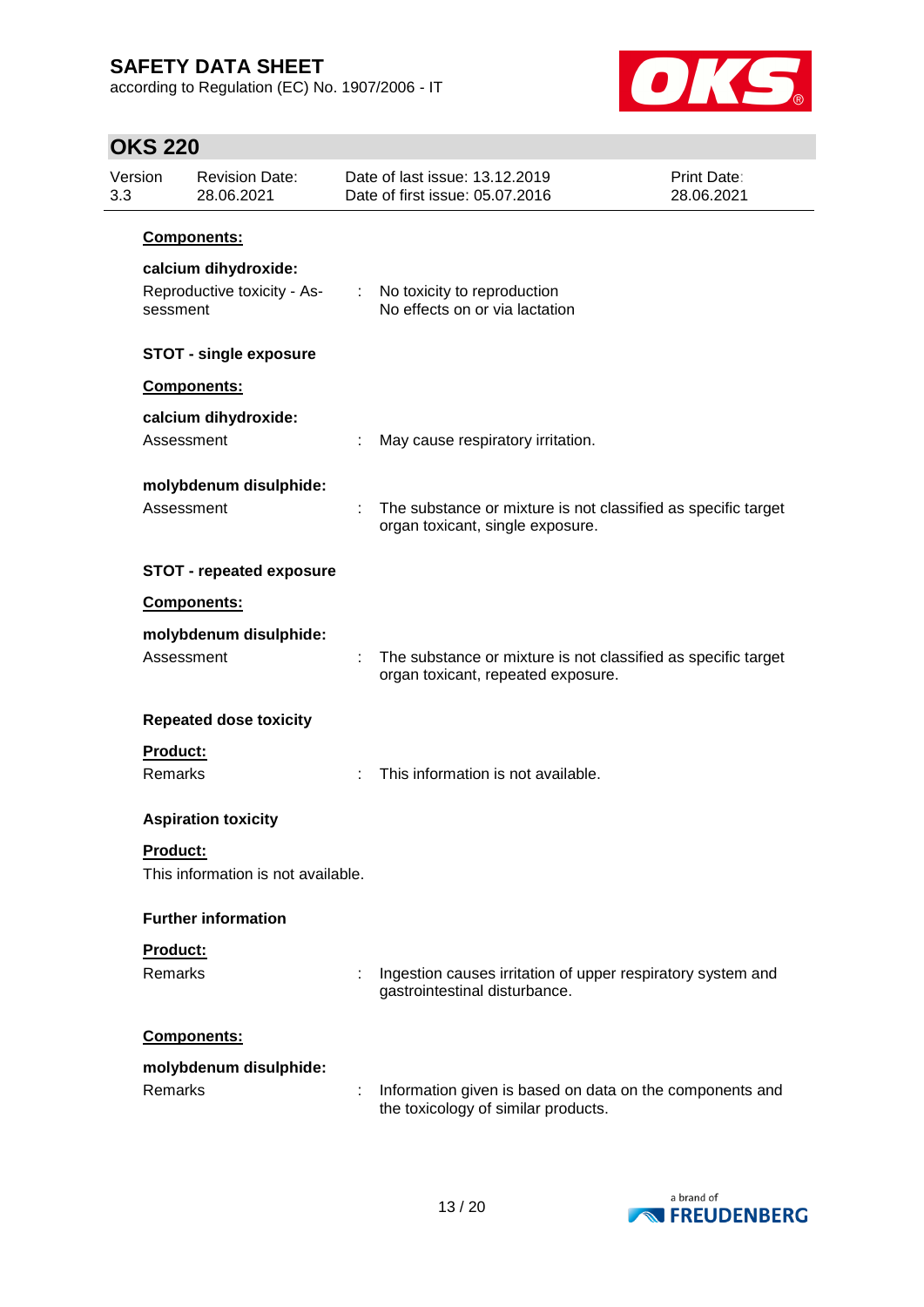according to Regulation (EC) No. 1907/2006 - IT



# **OKS 220**

| Version | Revision Date: | Date of last issue: 13.12.2019  | <b>Print Date:</b> |
|---------|----------------|---------------------------------|--------------------|
| 3.3     | 28.06.2021     | Date of first issue: 05.07.2016 | 28.06.2021         |

### **SECTION 12: Ecological information**

### **12.1 Toxicity**

| Product:                                                                         |                |                                                                                                                                                                      |
|----------------------------------------------------------------------------------|----------------|----------------------------------------------------------------------------------------------------------------------------------------------------------------------|
| Toxicity to fish                                                                 |                | Remarks: No data available                                                                                                                                           |
| Toxicity to daphnia and other :<br>aquatic invertebrates                         |                | Remarks: No data available                                                                                                                                           |
| Toxicity to algae/aquatic<br>plants                                              | $\mathbb{R}^n$ | Remarks: No data available                                                                                                                                           |
| Toxicity to microorganisms                                                       |                | Remarks: No data available                                                                                                                                           |
| Components:                                                                      |                |                                                                                                                                                                      |
| calcium dihydroxide:                                                             |                |                                                                                                                                                                      |
| Toxicity to fish                                                                 |                | LC50 (Oncorhynchus mykiss (rainbow trout)): 50,6 mg/l<br>Exposure time: 96 h<br>Test Type: static test<br>Method: OECD Test Guideline 203<br>GLP: yes                |
| Toxicity to daphnia and other :<br>aquatic invertebrates                         |                | EC50 (Daphnia magna (Water flea)): 49,1 mg/l<br>Exposure time: 48 h<br>Test Type: static test<br>Method: OECD Test Guideline 202<br>GLP: yes                         |
| Toxicity to algae/aquatic<br>plants                                              |                | EC50 (Pseudokirchneriella subcapitata (green algae)): 184,57<br>mg/l<br>Exposure time: 72 h<br>Test Type: static test<br>Method: OECD Test Guideline 201<br>GLP: yes |
| Toxicity to daphnia and other :<br>aquatic invertebrates (Chron-<br>ic toxicity) |                | NOEC: 32 mg/l<br>Exposure time: 14 d<br>Species: Crangon crangon (shrimp)<br>Test Type: semi-static test                                                             |
| molybdenum disulphide:                                                           |                |                                                                                                                                                                      |
| Toxicity to fish                                                                 |                | LC50 (Pimephales promelas (fathead minnow)): > 100 mg/l<br>Exposure time: 96 h                                                                                       |
| Toxicity to daphnia and other<br>aquatic invertebrates                           | $\sim 10$      | EC50 (Daphnia magna (Water flea)): > 100 mg/l<br>Exposure time: 48 h                                                                                                 |

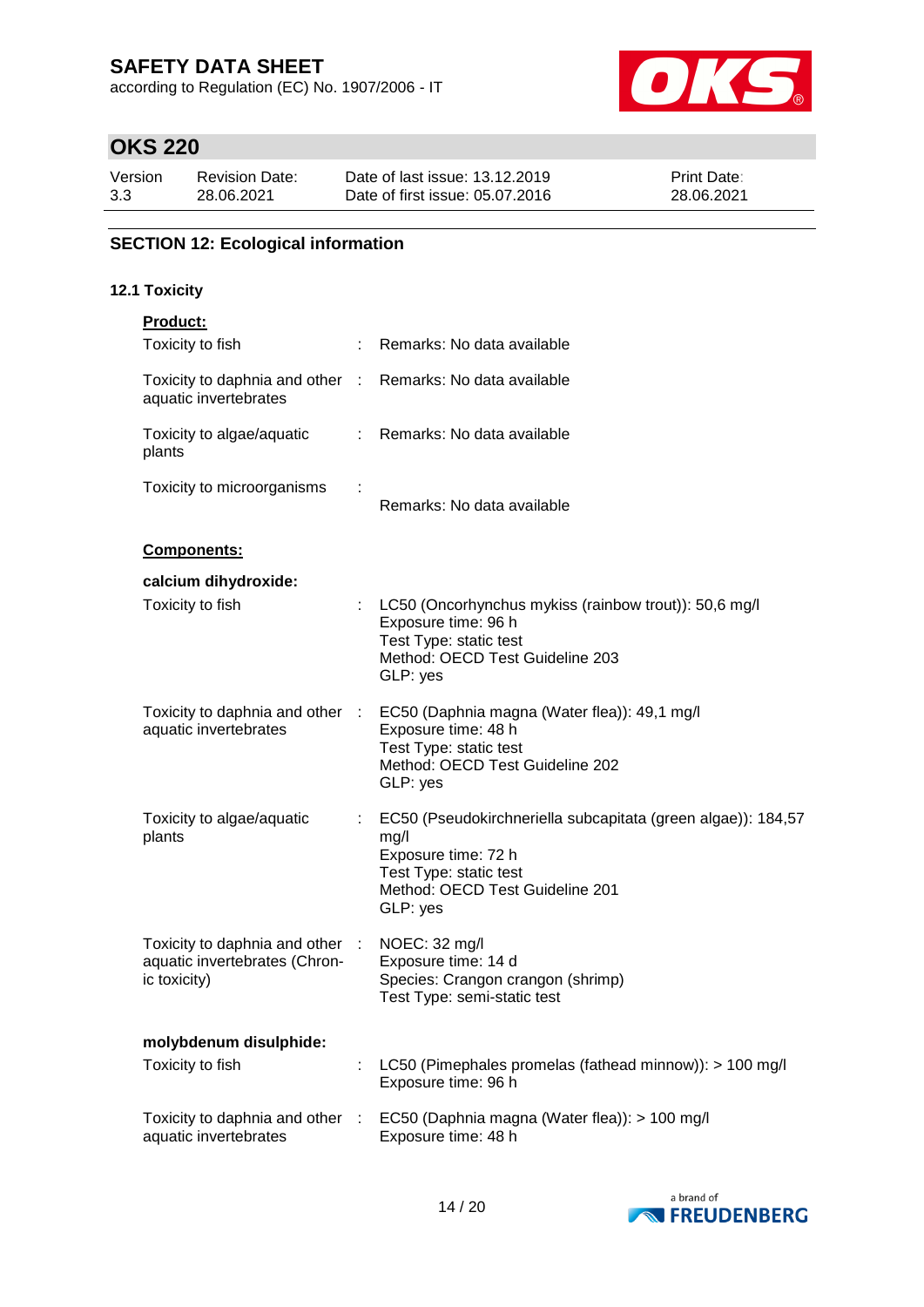according to Regulation (EC) No. 1907/2006 - IT



| 3.3                   | Version         | <b>Revision Date:</b><br>28.06.2021                |    | Date of last issue: 13.12.2019<br>Date of first issue: 05.07.2016                                                                                                                                                       | <b>Print Date:</b><br>28.06.2021 |
|-----------------------|-----------------|----------------------------------------------------|----|-------------------------------------------------------------------------------------------------------------------------------------------------------------------------------------------------------------------------|----------------------------------|
|                       | plants          | Toxicity to algae/aquatic                          | ÷. | EC50 (Pseudokirchneriella subcapitata (green algae)): > 100<br>mg/l<br>Exposure time: 72 h                                                                                                                              |                                  |
|                       |                 | 12.2 Persistence and degradability                 |    |                                                                                                                                                                                                                         |                                  |
|                       | Product:        |                                                    |    |                                                                                                                                                                                                                         |                                  |
|                       |                 | Biodegradability                                   |    | Remarks: No data available                                                                                                                                                                                              |                                  |
|                       | ity             |                                                    |    | Physico-chemical removabil- : Remarks: No data available                                                                                                                                                                |                                  |
|                       |                 | <b>Components:</b>                                 |    |                                                                                                                                                                                                                         |                                  |
|                       |                 | calcium dihydroxide:                               |    |                                                                                                                                                                                                                         |                                  |
|                       |                 | Biodegradability                                   |    | : Remarks: The methods for determining the biological degra-<br>dability are not applicable to inorganic substances.                                                                                                    |                                  |
|                       |                 | 12.3 Bioaccumulative potential                     |    |                                                                                                                                                                                                                         |                                  |
|                       | <b>Product:</b> |                                                    |    |                                                                                                                                                                                                                         |                                  |
|                       |                 | Bioaccumulation                                    |    | Remarks: This mixture contains no substance considered to<br>be persistent, bioaccumulating and toxic (PBT).<br>This mixture contains no substance considered to be very<br>persistent and very bioaccumulating (vPvB). |                                  |
|                       |                 | Components:                                        |    |                                                                                                                                                                                                                         |                                  |
|                       | Graphite:       |                                                    |    |                                                                                                                                                                                                                         |                                  |
|                       | octanol/water   | Partition coefficient: n-                          |    | Remarks: No data available                                                                                                                                                                                              |                                  |
| 12.4 Mobility in soil |                 |                                                    |    |                                                                                                                                                                                                                         |                                  |
|                       | Product:        |                                                    |    |                                                                                                                                                                                                                         |                                  |
|                       | Mobility        |                                                    |    | Remarks: No data available                                                                                                                                                                                              |                                  |
|                       |                 | Distribution among environ-<br>mental compartments |    | Remarks: No data available                                                                                                                                                                                              |                                  |
|                       |                 | 12.5 Results of PBT and vPvB assessment            |    |                                                                                                                                                                                                                         |                                  |
|                       | Product:        |                                                    |    |                                                                                                                                                                                                                         |                                  |
|                       | Assessment      |                                                    |    | This substance/mixture contains no components considered<br>to be either persistent, bioaccumulative and toxic (PBT), or<br>very persistent and very bioaccumulative (vPvB) at levels of<br>0.1% or higher              |                                  |

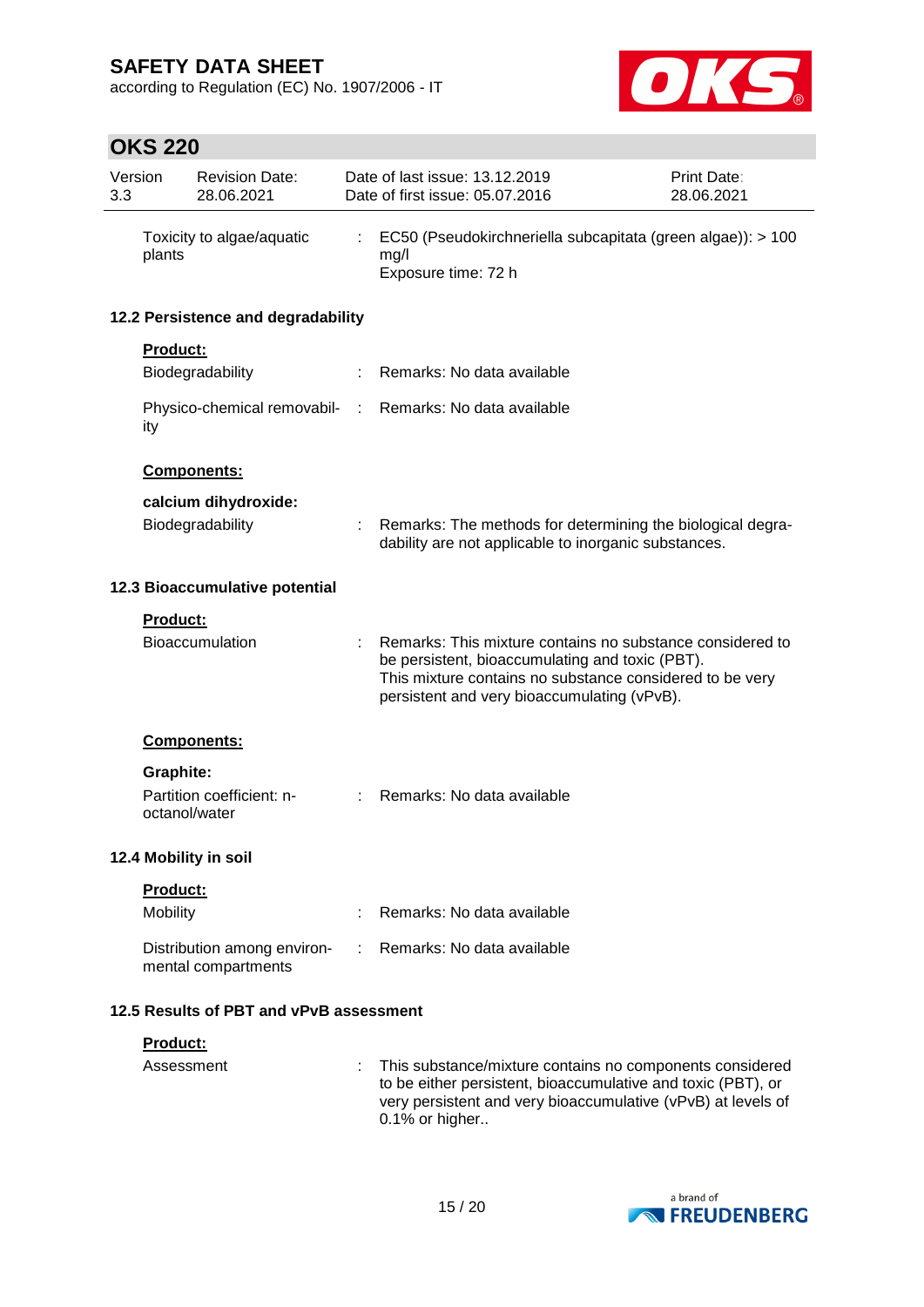according to Regulation (EC) No. 1907/2006 - IT



# **OKS 220**

| Version         | <b>Revision Date:</b>       | Date of last issue: 13.12.2019                                                                                                                                                                                                                                              | Print Date: |
|-----------------|-----------------------------|-----------------------------------------------------------------------------------------------------------------------------------------------------------------------------------------------------------------------------------------------------------------------------|-------------|
| 3.3             | 28.06.2021                  | Date of first issue: 05.07.2016                                                                                                                                                                                                                                             | 28.06.2021  |
|                 | 12.6 Other adverse effects  |                                                                                                                                                                                                                                                                             |             |
| <b>Product:</b> |                             |                                                                                                                                                                                                                                                                             |             |
| tial            | Endocrine disrupting poten- | : The substance/mixture does not contain components consid-<br>ered to have endocrine disrupting properties according to<br>REACH Article 57(f) or Commission Delegated regulation<br>(EU) 2017/2100 or Commission Regulation (EU) 2018/605 at<br>levels of 0.1% or higher. |             |

Additional ecological infor-: No information on ecology is available. mation

### **SECTION 13: Disposal considerations**

| 13.1 Waste treatment methods |   |                                                                                                                                                                                                                    |
|------------------------------|---|--------------------------------------------------------------------------------------------------------------------------------------------------------------------------------------------------------------------|
| Product                      | ÷ | The product should not be allowed to enter drains, water<br>courses or the soil.<br>Do not dispose of with domestic refuse.<br>Dispose of as hazardous waste in compliance with local and<br>national regulations. |
|                              |   | Waste codes should be assigned by the user based on the<br>application for which the product was used.                                                                                                             |
| Contaminated packaging       | ÷ | Packaging that is not properly emptied must be disposed of as<br>the unused product.<br>Dispose of waste product or used containers according to<br>local regulations.                                             |
|                              |   | The following Waste Codes are only suggestions:                                                                                                                                                                    |
| Waste Code                   |   | used product, unused product<br>12 01 12*, spent waxes and fats                                                                                                                                                    |
|                              |   | uncleaned packagings<br>15 01 10, packaging containing residues of or contaminated<br>by hazardous substances                                                                                                      |

### **SECTION 14: Transport information**

### **14.1 UN number**

| <b>ADN</b>  | : Not regulated as a dangerous good |
|-------------|-------------------------------------|
| ADR         | : Not regulated as a dangerous good |
| <b>RID</b>  | : Not regulated as a dangerous good |
| <b>IMDG</b> | : Not regulated as a dangerous good |

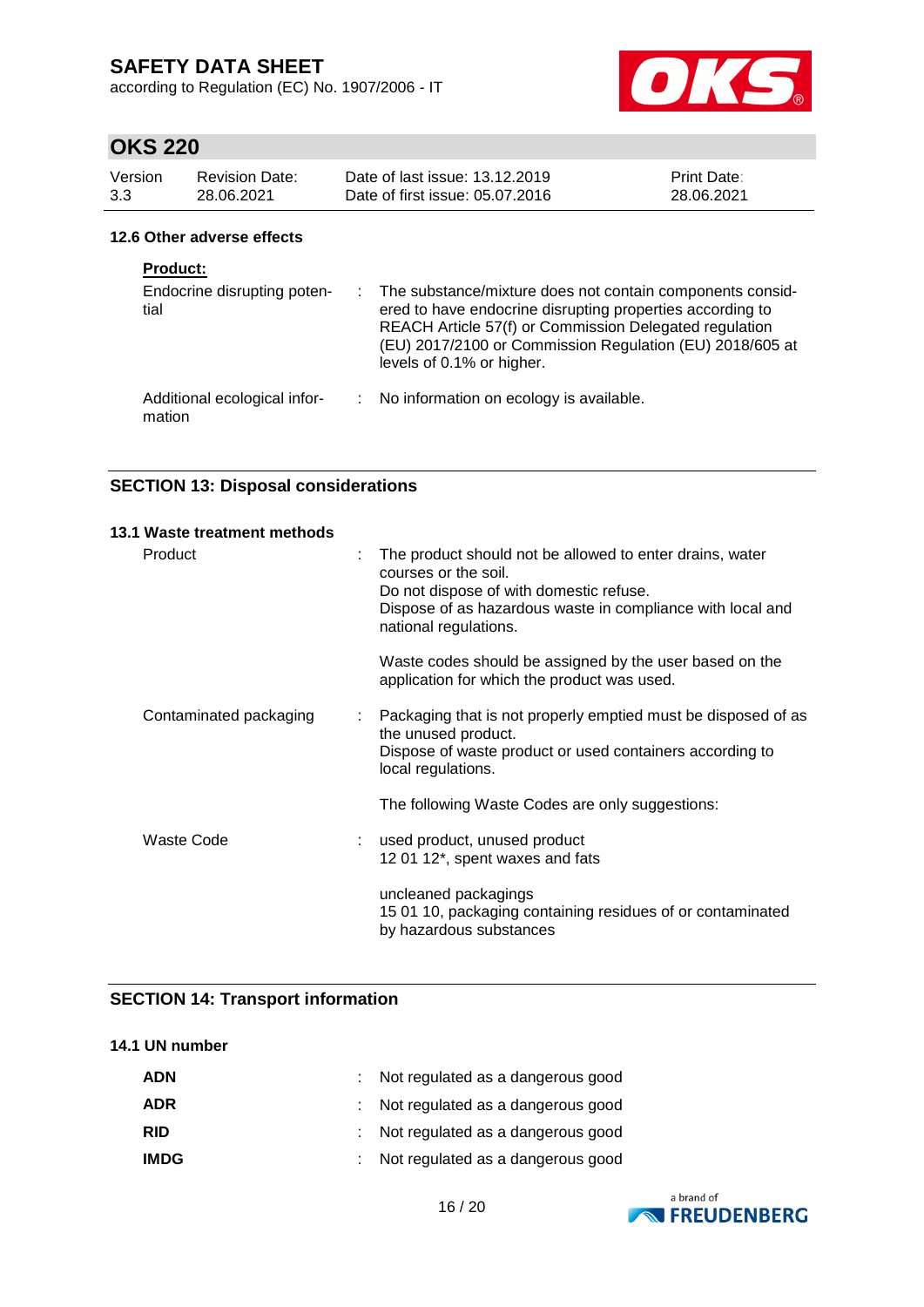according to Regulation (EC) No. 1907/2006 - IT



| Version<br><b>Revision Date:</b>                                        | Date of last issue: 13.12.2019          | Print Date: |  |  |  |
|-------------------------------------------------------------------------|-----------------------------------------|-------------|--|--|--|
| 3.3<br>28.06.2021                                                       | Date of first issue: 05.07.2016         | 28.06.2021  |  |  |  |
|                                                                         |                                         |             |  |  |  |
| <b>IATA</b>                                                             | Not regulated as a dangerous good       |             |  |  |  |
| 14.2 UN proper shipping name                                            |                                         |             |  |  |  |
| <b>ADN</b>                                                              | Not regulated as a dangerous good       |             |  |  |  |
| <b>ADR</b>                                                              | Not regulated as a dangerous good       |             |  |  |  |
| <b>RID</b>                                                              | Not regulated as a dangerous good       |             |  |  |  |
| <b>IMDG</b>                                                             | Not regulated as a dangerous good       |             |  |  |  |
| <b>IATA</b>                                                             | Not regulated as a dangerous good       |             |  |  |  |
| 14.3 Transport hazard class(es)                                         |                                         |             |  |  |  |
| <b>ADN</b>                                                              | Not regulated as a dangerous good       |             |  |  |  |
| <b>ADR</b>                                                              | Not regulated as a dangerous good       |             |  |  |  |
| <b>RID</b>                                                              | Not regulated as a dangerous good       |             |  |  |  |
| <b>IMDG</b>                                                             | Not regulated as a dangerous good       |             |  |  |  |
| <b>IATA</b>                                                             | Not regulated as a dangerous good       |             |  |  |  |
| 14.4 Packing group                                                      |                                         |             |  |  |  |
| <b>ADN</b>                                                              | Not regulated as a dangerous good       |             |  |  |  |
| <b>ADR</b>                                                              | Not regulated as a dangerous good       |             |  |  |  |
| <b>RID</b>                                                              | Not regulated as a dangerous good       |             |  |  |  |
| <b>IMDG</b>                                                             | Not regulated as a dangerous good       |             |  |  |  |
| <b>IATA (Cargo)</b>                                                     | Not regulated as a dangerous good       |             |  |  |  |
| <b>IATA (Passenger)</b>                                                 | Not regulated as a dangerous good       |             |  |  |  |
| <b>14.5 Environmental hazards</b>                                       |                                         |             |  |  |  |
| <b>ADN</b>                                                              | Not regulated as a dangerous good       |             |  |  |  |
| ADR                                                                     | Not regulated as a dangerous good       |             |  |  |  |
| <b>RID</b>                                                              | Not regulated as a dangerous good       |             |  |  |  |
| <b>IMDG</b>                                                             | Not regulated as a dangerous good       |             |  |  |  |
| <b>IATA (Passenger)</b>                                                 | Not regulated as a dangerous good       |             |  |  |  |
| <b>IATA (Cargo)</b>                                                     | Not regulated as a dangerous good       |             |  |  |  |
| 14.6 Special precautions for user<br>Not applicable                     |                                         |             |  |  |  |
| 14.7 Transport in bulk according to Annex II of Marpol and the IBC Code |                                         |             |  |  |  |
| Remarks                                                                 | Not applicable for product as supplied. |             |  |  |  |

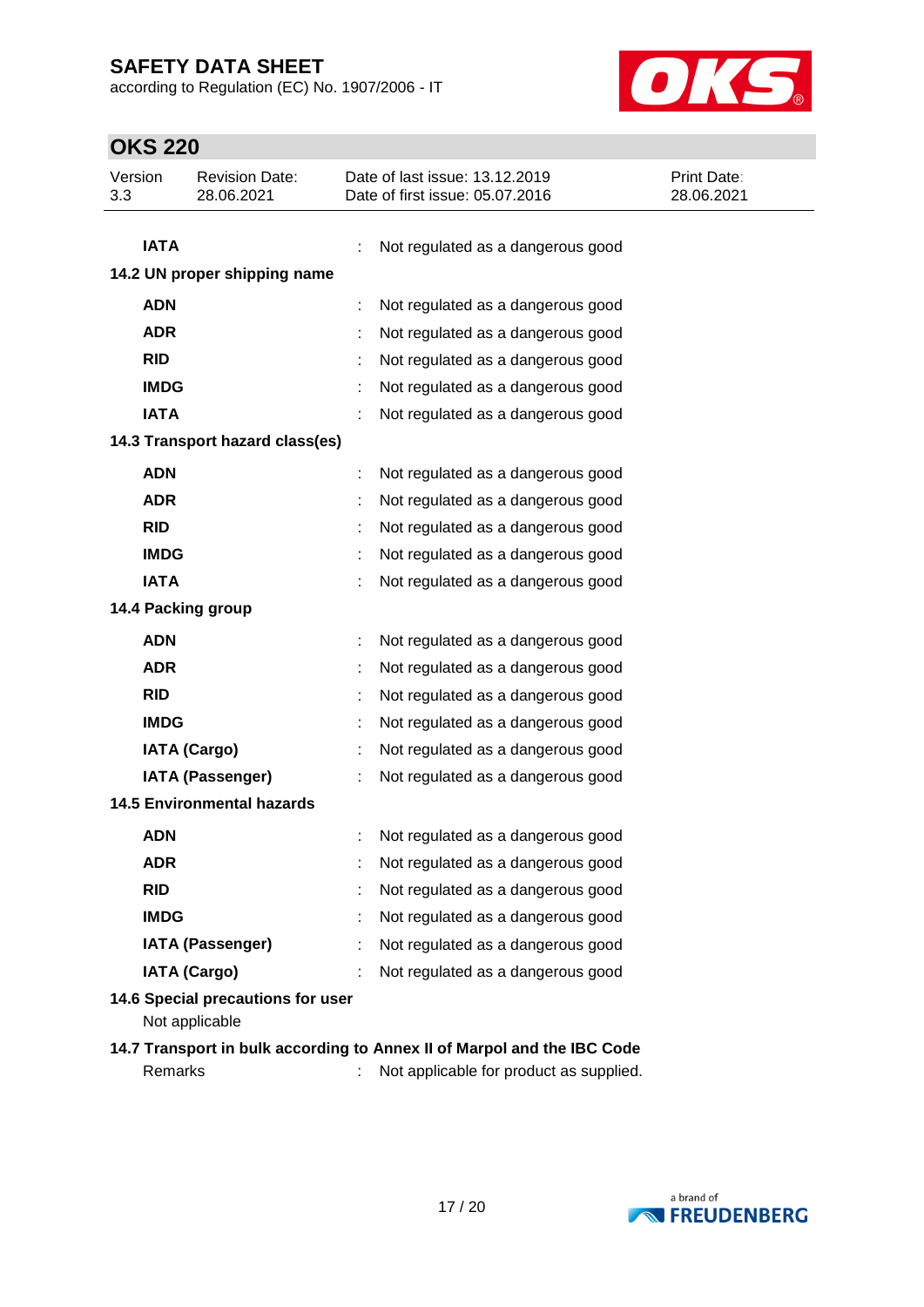according to Regulation (EC) No. 1907/2006 - IT



## **OKS 220**

| Version | Revision Date: | Date of last issue: 13.12.2019  | <b>Print Date:</b> |
|---------|----------------|---------------------------------|--------------------|
| 3.3     | 28.06.2021     | Date of first issue: 05.07.2016 | 28.06.2021         |

### **SECTION 15: Regulatory information**

#### **15.1 Safety, health and environmental regulations/legislation specific for the substance or mixture**

| REACH - Candidate List of Substances of Very High<br>Concern for Authorisation (Article 59).                                                         |    | : This product does not contain sub-<br>stances of very high concern (Regu-<br>lation (EC) No 1907/2006 (REACH),<br>Article 57). |
|------------------------------------------------------------------------------------------------------------------------------------------------------|----|----------------------------------------------------------------------------------------------------------------------------------|
| REACH - List of substances subject to authorisation<br>(Annex XIV)                                                                                   |    | Not applicable                                                                                                                   |
| Regulation (EC) No 1005/2009 on substances that de-<br>plete the ozone layer                                                                         | ÷  | Not applicable                                                                                                                   |
| Regulation (EU) 2019/1021 on persistent organic pollu-<br>tants (recast)                                                                             | ÷  | Not applicable                                                                                                                   |
| Regulation (EC) No 649/2012 of the European Parlia-<br>ment and the Council concerning the export and import<br>of dangerous chemicals               | ÷  | Not applicable                                                                                                                   |
| REACH - Restrictions on the manufacture, placing on<br>the market and use of certain dangerous substances,<br>preparations and articles (Annex XVII) | ÷. | Not applicable                                                                                                                   |

Seveso III: Directive 2012/18/EU of the European Parliament and of the Council on the control of major-accident hazards involving dangerous substances. Not applicable

Volatile organic compounds : Directive 2010/75/EU of 24 November 2010 on industrial emissions (integrated pollution prevention and control) Not applicable

### **Other regulations:**

Legislative Decree April 9,2008, 81 (Implementation of Article 1 of the Law of 3 August 2007, n. 123, concerning the protection of health and safety in the workplace.) and subsequent amendments

Legislative Decree April 3, 2006, n.152, (Environmental standards) and subsequent amendments

Legislative Decree February 6, 2009, 21 (Regulations for the execution of the provisions laid down in Regulation (EC) no. 648/2004 on detergents)

### **15.2 Chemical safety assessment**

This information is not available.

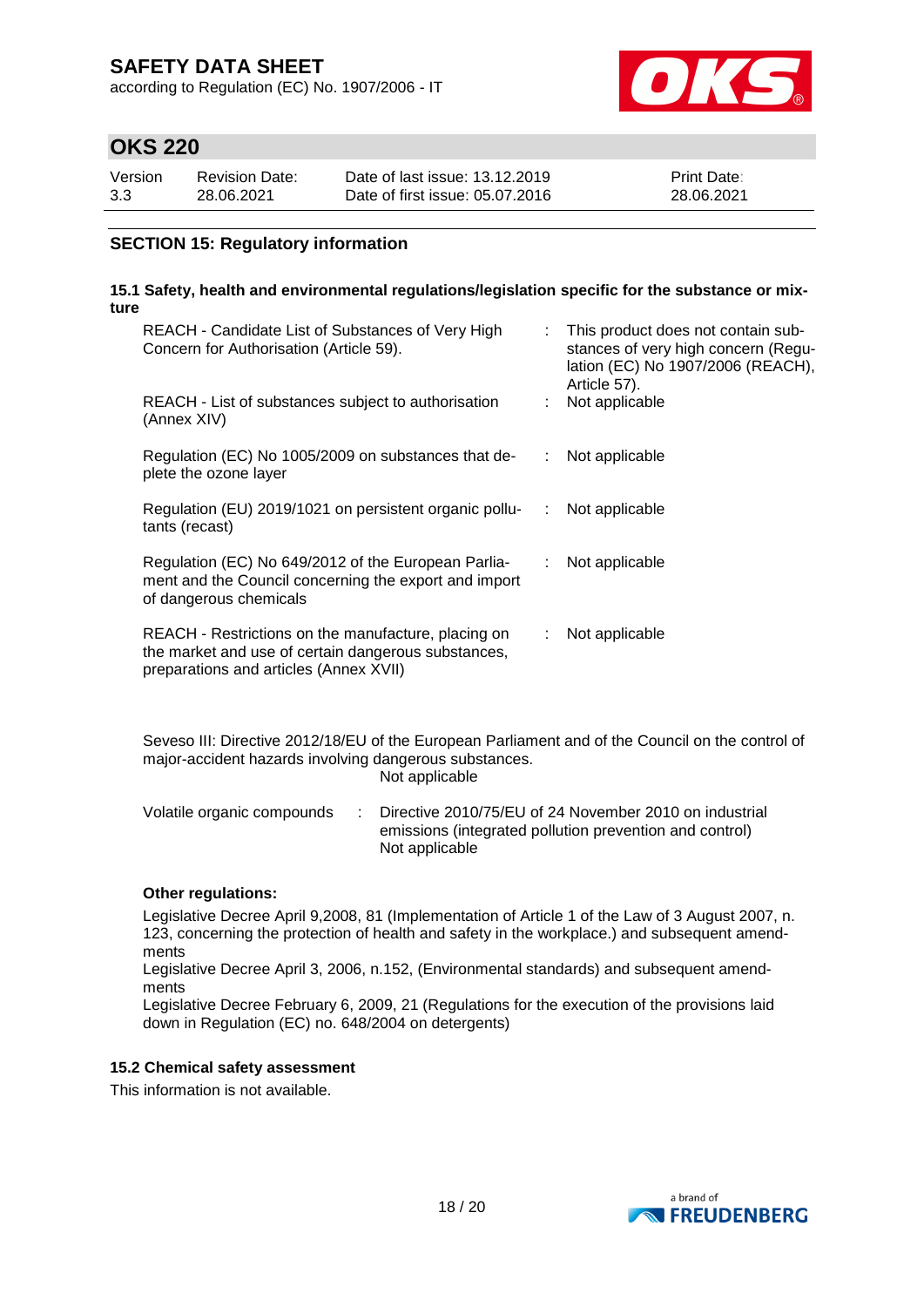according to Regulation (EC) No. 1907/2006 - IT



## **OKS 220**

| Version | <b>Revision Date:</b> | Date of last issue: 13.12.2019  | <b>Print Date:</b> |
|---------|-----------------------|---------------------------------|--------------------|
| 3.3     | 28.06.2021            | Date of first issue: 05.07.2016 | 28.06.2021         |

### **SECTION 16: Other information**

| <b>Full text of H-Statements</b> |                          |
|----------------------------------|--------------------------|
| H315                             | : Causes skin irritation |

| .    | 000000 0000 10000000                |
|------|-------------------------------------|
| H318 | : Causes serious eye damage.        |
| H335 | : May cause respiratory irritation. |

### **Full text of other abbreviations**

| 2017/164/EU        | : Europe. Commission Directive 2017/164/EU establishing a    |
|--------------------|--------------------------------------------------------------|
|                    | fourth list of indicative occupational exposure limit values |
| 2017/164/EU / STEL | : Short term exposure limit                                  |
| 2017/164/EU / TWA  | : Limit Value - eight hours                                  |

ADN - European Agreement concerning the International Carriage of Dangerous Goods by Inland Waterways; ADR - European Agreement concerning the International Carriage of Dangerous Goods by Road; AIIC - Australian Inventory of Industrial Chemicals; ASTM - American Society for the Testing of Materials; bw - Body weight; CLP - Classification Labelling Packaging Regulation; Regulation (EC) No 1272/2008; CMR - Carcinogen, Mutagen or Reproductive Toxicant; DIN - Standard of the German Institute for Standardisation; DSL - Domestic Substances List (Canada); ECHA - European Chemicals Agency; EC-Number - European Community number; ECx - Concentration associated with x% response; ELx - Loading rate associated with x% response; EmS - Emergency Schedule; ENCS - Existing and New Chemical Substances (Japan); ErCx - Concentration associated with x% growth rate response; GHS - Globally Harmonized System; GLP - Good Laboratory Practice; IARC - International Agency for Research on Cancer; IATA - International Air Transport Association; IBC - International Code for the Construction and Equipment of Ships carrying Dangerous Chemicals in Bulk; IC50 - Half maximal inhibitory concentration; ICAO - International Civil Aviation Organization; IECSC - Inventory of Existing Chemical Substances in China; IMDG - International Maritime Dangerous Goods; IMO - International Maritime Organization; ISHL - Industrial Safety and Health Law (Japan); ISO - International Organisation for Standardization; KECI - Korea Existing Chemicals Inventory; LC50 - Lethal Concentration to 50 % of a test population; LD50 - Lethal Dose to 50% of a test population (Median Lethal Dose); MARPOL - International Convention for the Prevention of Pollution from Ships; n.o.s. - Not Otherwise Specified; NO(A)EC - No Observed (Adverse) Effect Concentration; NO(A)EL - No Observed (Adverse) Effect Level; NOELR - No Observable Effect Loading Rate; NZIoC - New Zealand Inventory of Chemicals; OECD - Organization for Economic Co-operation and Development; OPPTS - Office of Chemical Safety and Pollution Prevention; PBT - Persistent, Bioaccumulative and Toxic substance; PICCS - Philippines Inventory of Chemicals and Chemical Substances; (Q)SAR - (Quantitative) Structure Activity Relationship; REACH - Regulation (EC) No 1907/2006 of the European Parliament and of the Council concerning the Registration, Evaluation, Authorisation and Restriction of Chemicals; RID - Regulations concerning the International Carriage of Dangerous Goods by Rail; SADT - Self-Accelerating Decomposition Temperature; SDS - Safety Data Sheet; SVHC - Substance of Very High Concern; TCSI - Taiwan Chemical Substance Inventory; TRGS - Technical Rule for Hazardous Substances; TSCA - Toxic Substances Control Act (United States); UN - United Nations; vPvB - Very Persistent and Very Bioaccumulative

### **Further information**

### **Classification of the mixture: Classification procedure:**

Skin Irrit. 2 H315 Calculation method